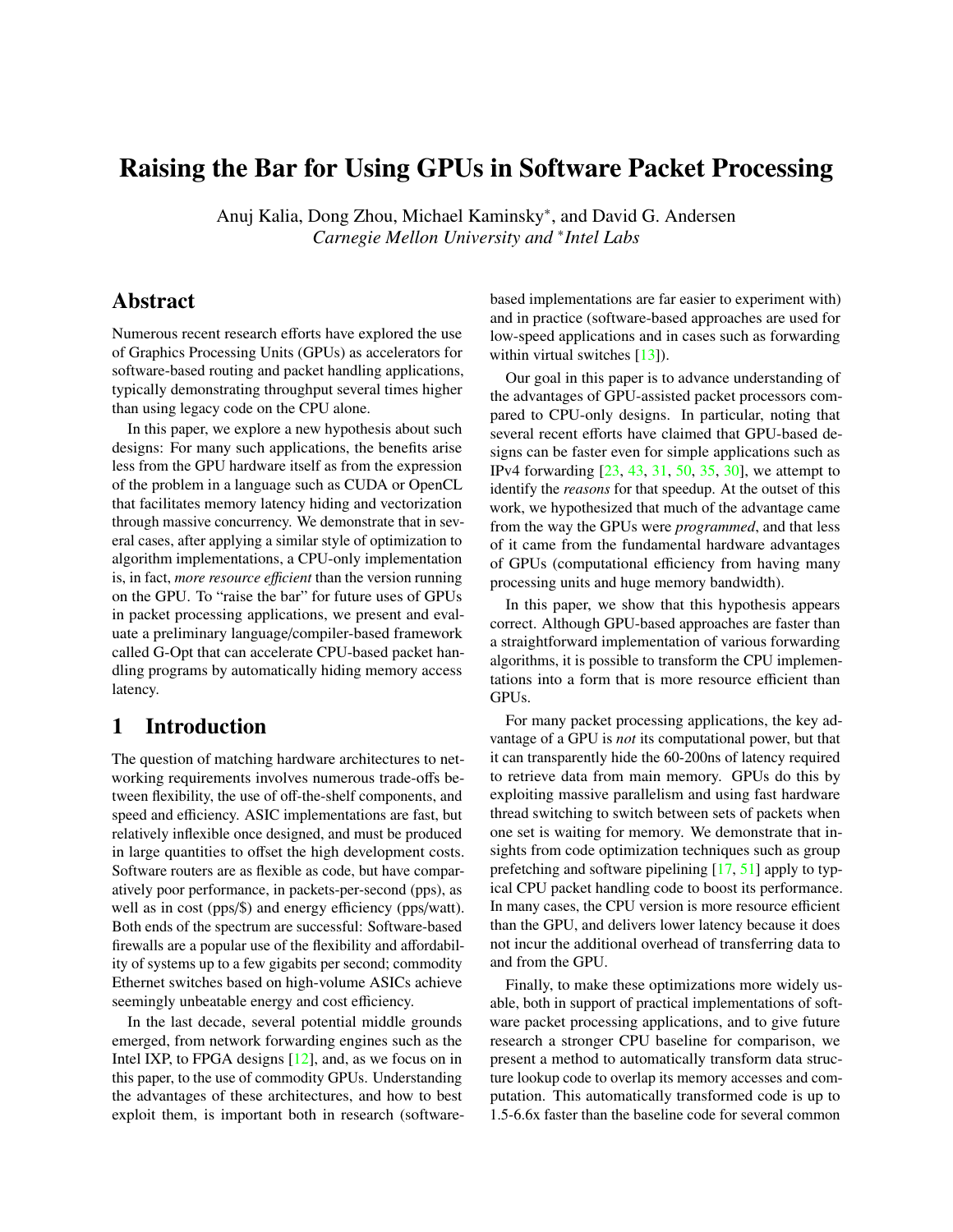<span id="page-1-0"></span>

Figure 1: Simplified architecture of an NVIDIA GTX 650. The global memory is not shown.

lookup patterns, and its performance is within 10% of our hand-optimized version. By applying these optimizations, we hope to "raise the bar" for future architectural comparisons against the baseline CPU-based design.

# 2 Strengths and weaknesses of GPUs for packet processing

In this section, we first provide relevant background on GPU architecture and programming, and discuss the reasons why previous research efforts have used GPUs as accelerators for packet processing applications. Then, we show how the fundamental differences between the requirements of packet processing applications and conventional graphics applications make GPUs less attractive for packet processing than people often assume. Throughout this paper, we use NVIDIA and CUDA's terminology for GPU architecture and programming model, but we believe that our discussion and conclusions apply equally to other discrete GPUs (e.g., GPUs using OpenCL).

## 2.1 GPU strengths: vectorization and memory latency hiding

A modern CUDA-enabled GPU (Figure [1\)](#page-1-0) consists of a large number of processing cores grouped into Streaming Multiprocessors (SMs). It also contains registers, a small amount of memory in a cache hierarchy, and a large global memory. The code that runs on a GPU is called a *kernel*, and is executed in groups of 32 threads called *warps*. The threads in a warp follow a SIMT (Single Instruction, Multiple Thread) model of computation: they share an instruction pointer and execute the same instructions. If the threads "diverge" (i.e., take different execution paths), the GPU selectively disables the threads as necessary to allow them to execute correctly.

Vectorization: The large number of processing cores on a GPU make it attractive as a vector processor for packets. Although network packets do have some inter-packet ordering requirements, most core networking functions such as lookups, hash computation, or encryption can be executed in parallel for multiple packets at a time. This parallelism is easily accessible to the programmer through well-established GPU-programming frameworks such as CUDA and OpenCL. The programmer writes code for a single thread; the framework automatically runs this code with multiple threads on multiple processors.

*Comparison with CPUs*: The AVX2 vector instruction set in the current generation of Intel processors has 256 bit registers that can process 8 32-bit integers in parallel. However, the programming language support for CPUbased vectorization is still maturing [\[8\]](#page-13-7).

Memory latency hiding: Packet processing applications often involve lookups into large data structures kept in DRAM. Absent latency-hiding, access to these structures will stall execution while it completes (300-400 cycles for NVIDIA's GPUs). Modern GPUs hide latency using hardware. The warp scheduler in an SM holds up to 64 warps to run on its cores. When threads in a warp access global memory, the scheduler switches to a different warp. Each SM has *thousands* of registers to store the warp-execution context so that this switching does not require explicitly saving and restoring registers.

*Comparison with CPUs*: Three architectural features in modern CPUs enable memory latency hiding. First, CPUs have a small number of hardware threads (typically two) that can run on a single core, enabling ongoing computation when one thread is stalled on memory. Unfortunately, while each core can maintain up to ten outstanding cache misses [\[51\]](#page-14-2), hyperthreading can only provide two "for free". Second, CPUs provide both hardware and software-managed prefetching to fetch data from DRAM into caches before it is needed. And third, after issuing a DRAM access, CPUs can continue executing independent instructions using out-of-order execution. These features, however, are less able to hide latency in unmodified code than the hardware-supported context switches on GPUs, and leave ample room for improvement using latencyhiding code optimizations (Section [3\)](#page-3-0).

## 2.2 GPU weaknesses: setup overhead and random memory accesses

Although GPUs have attractive features for accelerating packet processing, two requirements of packet processing applications make GPUs a less attractive choice:

Many networking applications require low latency. For example, it is undesirable for a software router in a datacenter to add more than a few microseconds of latency [\[20\]](#page-13-8). In the measurement setup we use in this paper, the RTT through an unloaded CPU-based forwarder is 16µs. Recent work in high-performance packet processing reports numbers from 12 to 40µs [\[32,](#page-13-9) [51\]](#page-14-2).

Unfortunately, merely communicating from the CPU to the GPU and back may add more latency than the total RTT of these existing systems. For example, it takes ∼ 15µs to transfer one byte to and from a GPU,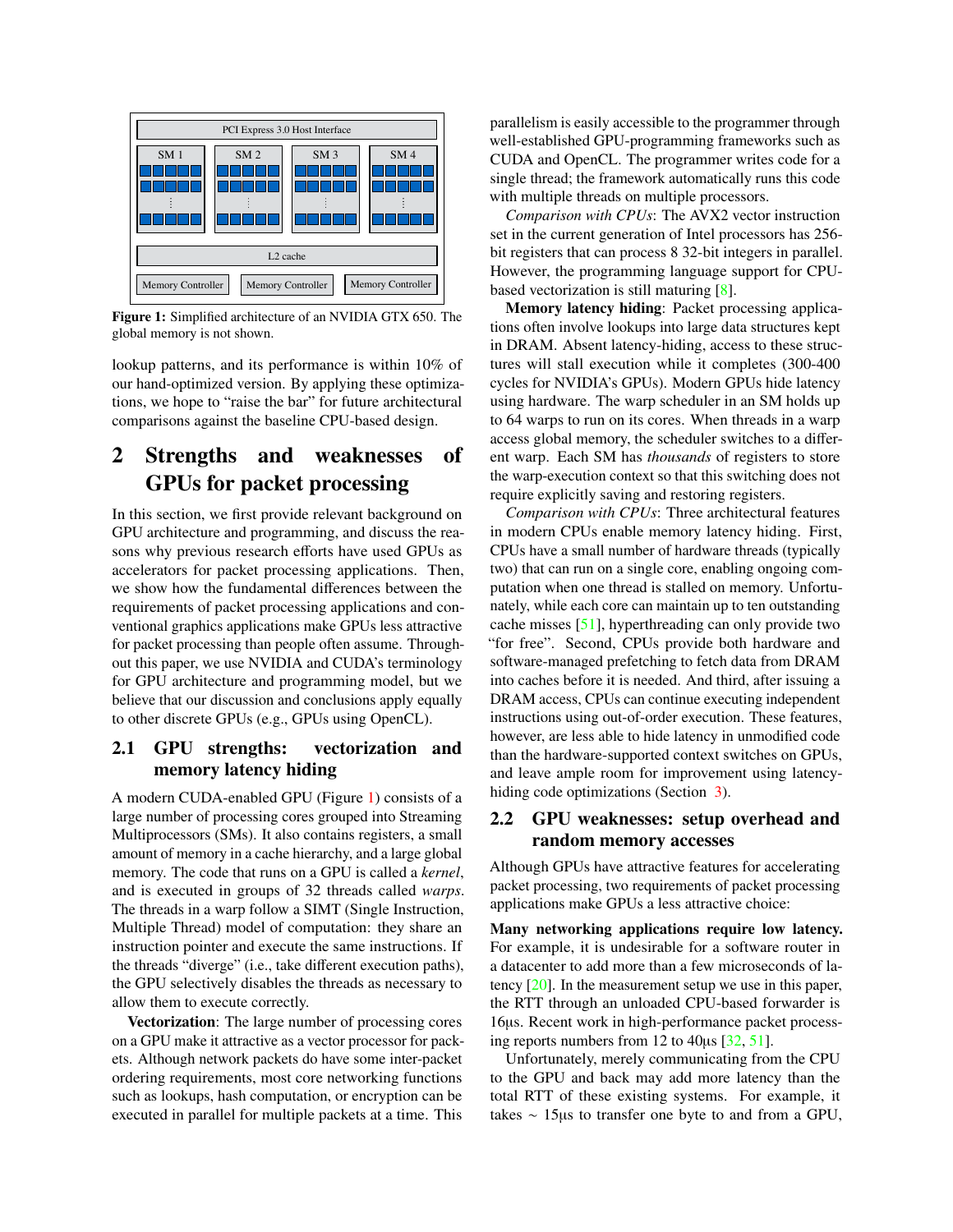and ∼ 5µs to launch the kernel [\[33\]](#page-13-10). Moreover, GPUaccelerated systems must assemble large batches of packets to process on the GPU in order to take advantage of their massive parallelism and amortize setup and transfer costs. This batching further increases latency.

Networking applications often require random memory accesses into data structures, but the memory subsystem in GPUs is optimized for contiguous access. Under random accesses, GPUs lose a significant fraction of their memory bandwidth advantage over CPUs.

We now discuss these two factors in more detail. Then, keeping these two fundamental factors in mind, we perform simple experiments through which we seek to answer the following question: *When is it beneficial to o*ffl*oad random memory accesses or computation to a GPU?*

### 2.3 Experimental Setup

We perform our measurements on three CPUs and three GPUs, representing the low, mid, and high end of the recent CPU and GPU markets. Table [1](#page-3-1) shows their relevant hardware specifications and cost. All prices are from <http://www.newegg.com> as of 9/2014. The K20 connects to an AMD Opteron 6272 socket via PCIe 2.0 x16, the GTX 980 to a Xeon E5-2680 via PCIe 2.0 x16, and the GTX 650 to an i7-4770 via PCIe 3.0 x16.

### 2.4 Latency of CPU-GPU communication

We first measure the minimum time required to involve a GPU in a computation—the minimum extra latency that a GPU in a software router will add to every packet. In this experiment, the host transfers an input array with *N* 32-bit integers to the GPU, the GPU performs negligible computations on the array, and generates an output array with the same size. To provide a fair basis for comparison with CPUs, we explored the space of possible methods for this CPU-GPU data exchange in search of the best, and present results from two methods here:

Asynchronous CUDA functions: This method performs memory copies and kernel launch using asynchronous functions (e.g., cudaMemcpyAsync) provided by the CUDA API. Unlike synchronous CUDA functions, these functions can reduce the total processing time by overlapping data-copying with kernel execution. Figure [2](#page-2-0) shows the timing breakdown for the different functions. We define the time taken for an asynchronous CUDA function call as the time it takes to return control to the calling CPU thread. The extra time taken to complete all the pending asynchronous functions is shown separately.

Polling on mapped memory: To avoid the overhead of CUDA functions, we tried using CUDA's mapped memory feature that allows the GPU to access the host's memory over PCIe. We perform CPU-GPU communication using mapped memory as follows. The CPU creates the

<span id="page-2-0"></span>

Figure 2: Timing breakdown of CPU-GPU communication with asynchronous CUDA functions.

<span id="page-2-1"></span>

Figure 3: Minimum time for GPU-involvement with kernelpolling on mapped memory.

input array and a flag in the host memory and raises the flag when the input is ready. CUDA threads continuously poll the flag and read the input array when they notice a raised flag. After processing, they update the output array and start polling for the flag to be raised again. This method does not use any CUDA functions in the critical path, but all accesses to mapped memory (reading the flag, reading the input array, and writing to the output array) that come from CUDA threads lead to PCIe transactions.

Figure [3](#page-2-1) shows the time taken for this process with different values of *N*. The solid lines show the results with polling on mapped memory, and the dotted lines use the asynchronous CUDA functions. For small values of *N*, avoiding the CUDA driver overhead significantly reduces total time. However, polling generates a linearly increasing number of PCIe transactions as *N* increases, and becomes slower than CUDA functions for *N* ∼ 1000. As GPU-offloading generally requires larger batch sizes to be efficient, we only use asynchronous CUDA functions in the rest of this work.

### <span id="page-2-2"></span>2.5 GPU random memory access speed

Although GPUs have much higher *sequential* memory bandwidth than CPUs (Table [1\)](#page-3-1), they lose a significant fraction of their advantage when memory accesses are random, as in data structure lookups in many packet processing applications. We quantify this loss by measuring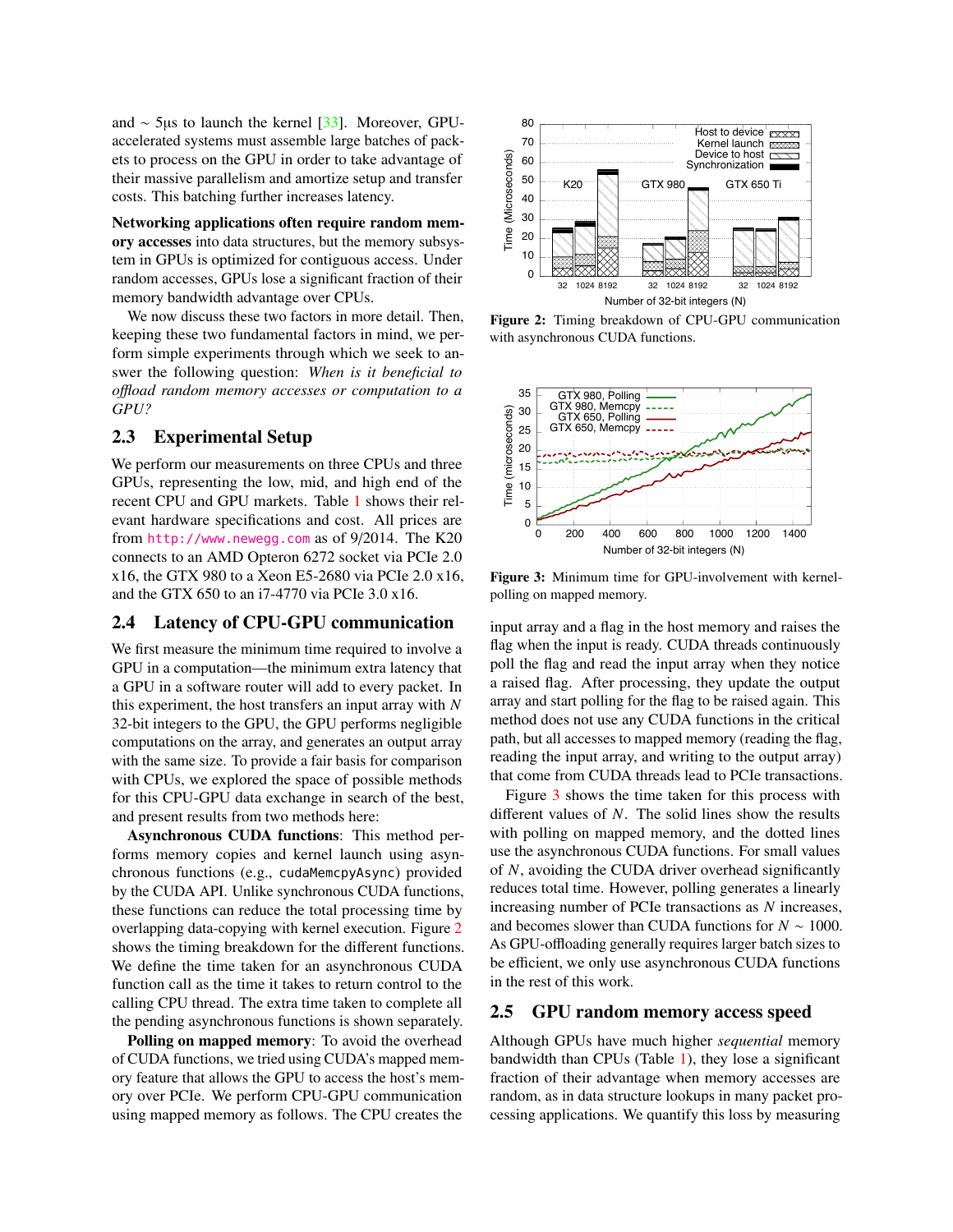<span id="page-3-1"></span>

| <b>Name</b>       | # of cores | Memory b/w  | Arch., Lithography | <b>Released</b> | Cost    | <b>Random Access Rate</b> |
|-------------------|------------|-------------|--------------------|-----------------|---------|---------------------------|
| Xeon E5-2680      | 8          | $51.2$ GB/s | SandyBridge, 32nm  | 2012            | \$1,748 | 595 M/s                   |
| Xeon E5-2650 $v2$ | 8          | 59.7 GB/s   | IvyBridge, 22nm    | 2013            | \$1,169 | $464$ M/s                 |
| i7-4770           | 4          | $25.6$ GB/s | Haswell, 22nm      | 2013            | \$309   | $262$ M/s                 |
| Tesla K20         | 2.496      | $208$ GB/s  | Kepler, 28nm       | 2012            | \$2,848 | 792 M/s                   |
| <b>GTX 980</b>    | 2048       | $224$ GB/s  | Maxwell, 28nm      | 2014            | \$560   | $1260$ M/s                |
| GTX 650 Ti        | 768        | 86.4 GB/s   | Kepler, 28nm       | 2012            | \$130   | 597 M/s                   |

Table 1: CPU and GPU specifications, and *measured* random access rate

the random access rate of CPUs and GPU as follows. We create a 1 GB array L containing a random permutation of  $\{0, \ldots, 2^{28} - 1\}$ , and an array H of *B* random offsets into L and pre-copy them to the GPU's memory. In the into L, and pre-copy them to the GPU's memory. In the experiment, each element of H is used to follow a chain of random locations in L by executing  $H[i] = L[H[i]]$ *D* times. For maximum memory parallelism, each GPU thread handles one chain, whereas each CPU core handles all the chains simultaneously. Then, the random access rate is  $\frac{B * D}{t}$ , where *t* is the time taken to complete the above process.

Table [1](#page-3-1) shows the rate achieved for different CPUs and GPUs with  $D = 10$ , and the value of *B* that gave the GPUs with  $D = 10$ , and the value of *B* that gave the maximum rate  $(B = 16$  for CPUs,  $B = 2^{19}$  for GPUs)[.](#page-3-2)<sup>1</sup> Although the advertised memory bandwidth of a GTX 980 (224 GB/s) is 4.37x of a Xeon E5-2680, our measured random access rate is only 2.12x. This reduction in GPU bandwidth is explained by the inability of its memory controller to coalesce memory accesses done by different threads in a warp. The coalescing optimization is only done when the warp's threads access contiguous memory, which rarely happens in our experiment.

#### 2.6 When should we offload to a GPU?

Given that involving GPUs takes several microseconds, and their random memory access rate is not much higher than that of CPUs, it is intriguing to find out in which scenarios GPU-offloading is really beneficial. Here, we focus on two widely-explored tasks from prior work: random memory accesses and expensive computations. In the rest of this paper, all experiments are done on the E5-2680 machine with the GTX 980 GPU.

#### 2.6.1 Offloading random memory accesses

Lookups in pointer-based data structures such as IPv4/IPv6 tries and state machines follow a chain of mostly random pointers in memory. To understand the benefit of offloading these memory accesses to GPUs, we perform the experiment in Section [2.5,](#page-2-2) *but include the time taken to transfer* H *to and from the GPU*. H represents a batch of header addresses used for lookups in packet processing. We set *B* (the size of the batch) to 8192 slightly higher than the number of packets arriving in 100µs on our 40 Gbps network. We use different values of *D*, representing the variation in the number of pointerdereferencing operations for different data structures.

Figure [4a](#page-4-0) plots the number of headers processed per second for the GPU and different numbers of CPU cores. As *D* increases, the overhead of the CUDA function calls gets amortized and the GPU outperforms an increasing number of CPU cores. However for  $D \leq 4$ , the CPU outperforms the GPU, indicating that offloading  $\leq 4$  dependent memory accesses (e.g., IPv4 lookups in Packet-Shader  $[23]$  and GALE  $[50]$ ) should be slower than using the CPU only.

#### 2.6.2 Offloading expensive computation

Although GPUs can provide substantially more computing power than CPUs, the gap decreases significantly when we take the communication overhead into account. To compare the computational power of GPUs and CPUs for varying amounts of offloaded computation, we perform a sequence of *D* dependent CityHash32 [\[4\]](#page-13-11) operations on a each element of H (*B* is set to 8192).

Figure [4b](#page-4-1) shows that the CPU outperforms the GPU if *D* ≤ 3. Computing 3 CityHashes takes ∼ 40ns on one CPU core. This time frame allows for a reasonable amount of computation before it makes sense to switch to GPU offloading. For example, a CPU core can compute the cryptographically stronger Siphash [\[16\]](#page-13-12) of a 16-byte string in ∼ 36ns.

# <span id="page-3-0"></span>3 Automatic DRAM latency hiding for CPUs

The section above showed that CPUs support respectable random memory access rates. However, *achieving* these rates is challenging: CPUs do not have hardware support for fast thread switching that enables latency hiding on GPUs. Furthermore, programs written for GPUs in CUDA or OpenCL start from the perspective of processing many (mostly)-independent packets, which facilitates latency hiding.

The simple experiment in the previous section saturated the CPU's random memory access capability because of its simplicity. Our code was structured such that each core issued *B* independent memory accesses—one for each chain—in a tight loop. The CPU has a limited window for reordering and issuing out-of-order instructions.

<span id="page-3-2"></span><sup>&</sup>lt;sup>1</sup>The K20's rate increases to 1390 M/s if L is smaller than 256 MB.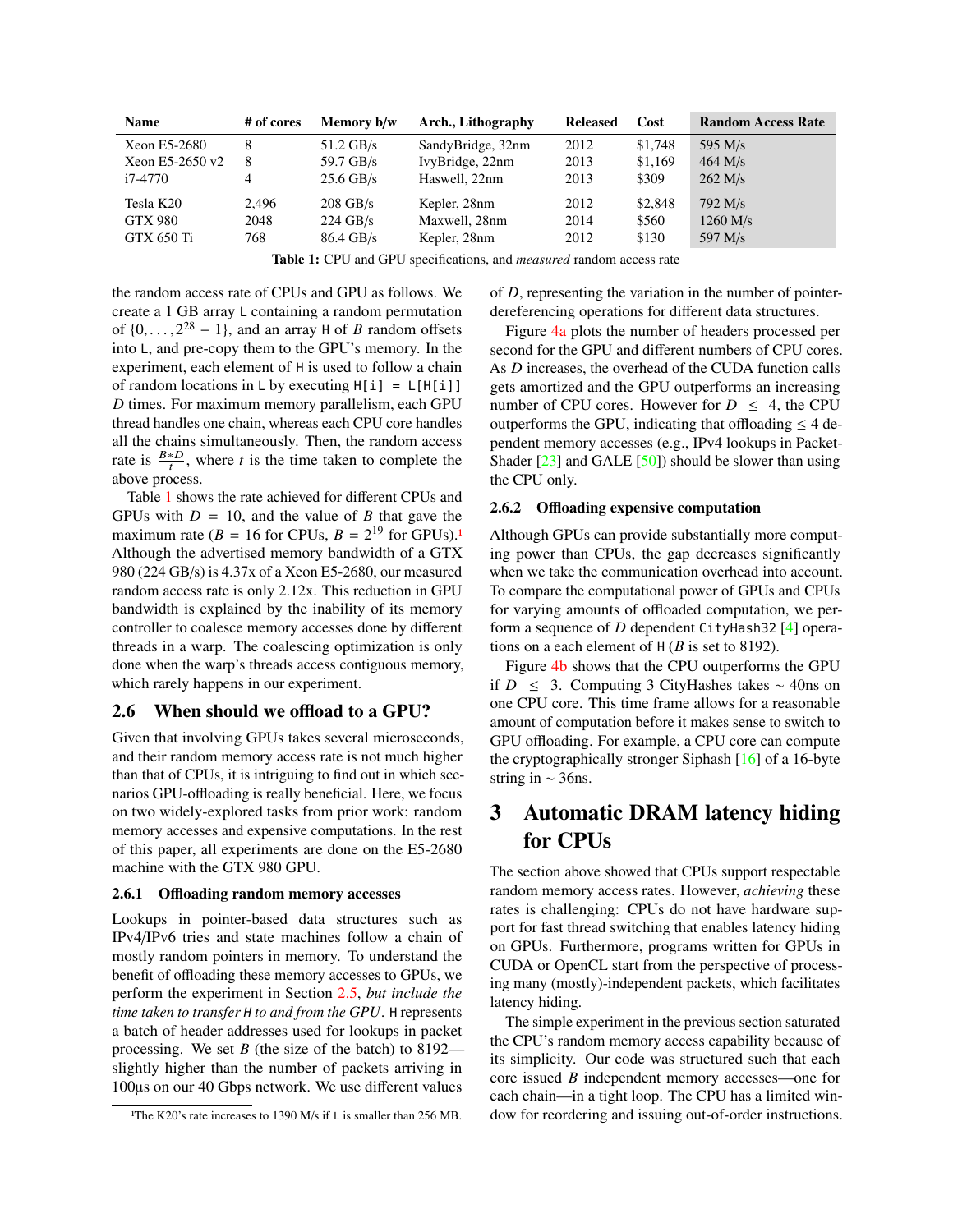<span id="page-4-1"></span><span id="page-4-0"></span>

Figure 4: Comparison of CPU and GPU performance for commonly offloaded tasks. Note the log scale on Y axis.

When memory accesses are independent and close in the instruction stream, the CPU *can* hide the latency by issuing subsequent accesses before the first completes. However, as described below, re-structuring and optimizing real-world applications in this manner is tedious or inefficient.

A typical unoptimized packet-processing program operates by getting a batch of packets from the NIC driver, and then processing the packets one by one. Memory accesses *within* a packet are logically dependent on each other, and the memory accesses across multiple packets are spaced far apart in the instruction stream. This reduces or eliminates the memory latency-hiding effect of out-of-order execution. Our goal, then, is to (automatically) restructure this CPU code in a way that hides memory latency.

In this section, we first discuss existing techniques for optimizing CPU programs to hide their memory access latency. As these techniques are not suited to *automatically* hiding *DRAM* latency, we present a new technique called G-Opt that achieves this goal for programs with parallel data structure lookups. Although the problem of automatic parallelization and latency hiding in general is hard, certain common patterns in packet processing applications *can* be handled automatically. G-Opt hides the DRAM latency for parallel lookups that observe the same constraints as their CUDA implementations: independence across lookups and read-only data structures.

```
1 find(entry_t *h_table, key_t *K,value_t *V) {
      int i:
3 for(i = 0; i < B; i +1) {
 4 int entry\_idx = hash(K[i]);5 // g_expensive (&h_table[entry_idx]);
6 value_t *v_ptr = h_table[entry_idx].v_ptr;
 7 if(v_\text{ptr} := NULL) {
8 // g_expensive (v_ptr);
9 V[i] = *v_{-p}tr;<br>10 \frac{1}{e^{i}se^{i}}\} else {
11 V[i] = NOT_FOUND;12 }
13 }
14 }
```
<span id="page-4-5"></span>Figure 5: Naive batched hash table lookup.

## 3.1 Existing techniques for hiding memory access latency

#### 3.1.1 Group prefetching

Group prefetching hides latency by processing a batch of lookups at once and by using *memory prefetches* instead of memory accesses. In a prefetch, the CPU issues a request to load a given memory location into cache, but does not wait for the request to complete. By intelligently scheduling independent instructions after a prefetch, useful work can be done while the prefetch completes. This "hiding" of prefetch latency behind independent instructions can increase performance significantly.

A data structure lookup often consists of a series of dependent memory accesses. Figure [5](#page-4-2) shows a simple implementation of a batched hash table lookup function. Each invocation of the function processes a batch of B lookups. Each hash table entry contains an integer key and a pointer to a value. For simplicity, we assume for now that there are no hash collisions. There are three steps for each lookup in the batch: hash computation (line [4\)](#page-4-3), accessing the hash table entry to get the value pointer (line  $6$ ), and finally accessing the value (line [9\)](#page-4-5). Within a lookup, each step depends on the previous one: there are no independent instructions that can be overlapped with prefetches. However, independent instructions do exist if we consider the different lookups in the batch [\[17,](#page-13-6) [51\]](#page-14-2).

Figure [6](#page-5-0) is a variant of Figure [5](#page-4-2) with the *group prefetching* optimization. It splits up the lookup code into three stages, delimited by the expensive memory accesses in the original code. We define an expensive memory access as a memory load operation that is likely to miss all levels of cache and hit DRAM. The optimized code does not directly access the hash table entry after computing the hash for a lookup key; it issues a prefetch for the entry and proceeds to compute the hash for the remaining lookups. By doing this, it does not stall on a memory lookup for the hash table entry and instead overlaps the prefetch with independent instructions (hash computation and prefetch instructions) from other lookups.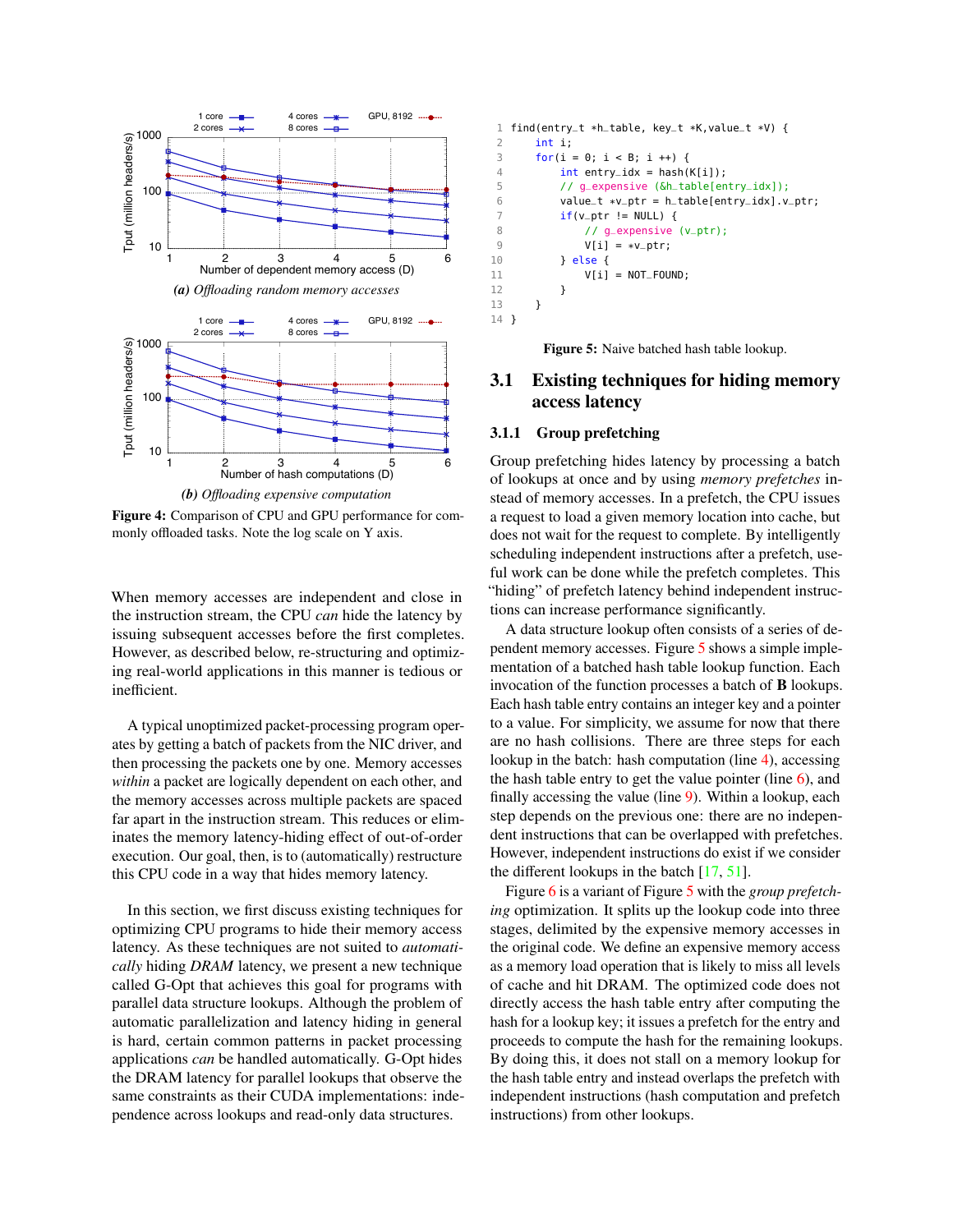```
1 find(entry_t *h_table, key_t *K, value_t *V) {<br>2 int entry idx[R] i.
          int entry_idx[B], i;
 3 value_t *v_ptr[B];
 4 // Stage 1: Hash-Computation
 5 for(i = 0; i < B; i +1) {
 6 entry_idx[i] = hash(K[i]);
 7 prefetch(&h_table[entry_idx[i]]);
 8 }
 Q10 // Stage 2: Access hash table entry
11 for(i = 0; i < B; i++) {
12 v_ptr[i] = h_table[entry_idx[i]].v_ptr;
13 prefetch(v_ptr[i]);
14 }
15
16 // Stage 3: Access value
17 for(i = 0; i < B; i++) {
18 if(v_ptr[i] != NULL) {
19 V[i] = *v_{p}tr[i];<br>20 \leftarrow \leftarrow \leftarrow \leftarrow \leftarrow \leftarrow \leftarrow \leftarrow \leftarrow \leftarrow \leftarrow \leftarrow \leftarrow \leftarrow \leftarrow \leftarrow \leftarrow \leftarrow \leftarrow \leftarrow \leftarrow \leftarrow \leftarrow \leftarrow \leftarrow \leftarrow \leftarrow \leftarrow \leftarrow \leftarrow \leftarrow \leftarrow \leftarrow \\} else {
21 V[i] = NOT_FOUND;
22 }
23 }
24 }
```
Figure 6: Batched lookup with group prefetching.

Unfortunately, group prefetching does not apply trivially to general lookup code because of control divergence. It requires dividing the code linearly into stages, which is difficult for code with complicated control flow. Even if such a linear layout were possible, control divergence will require a possibly large number of *masks* to record the execution paths taken by different lookups. Divergence also means that fewer lookups from a batch will enter later stages, reducing the number of instructions available to overlap with prefetches.

#### 3.1.2 Fast context switching

In Grappa [\[36\]](#page-13-13), fast context switching among lightweight threads is used to hide the latency of remote memory accesses over InfiniBand. After issuing a remote memory operation, the current thread yields control in an attempt to overlap the remote operation's execution with work from other threads. The minimum reported context switch time, 38 nanoseconds, is sufficiently small compared to remote memory accesses that take a few microseconds to complete. Importantly, this solution (like the hardware context switches on GPUs) is able to handle the control divergence of general packet processing. Unfortunately, the local DRAM accesses required in most packet processing applications take 60-100 nanoseconds, making the overhead of even highly optimized generic context switching unacceptable.

## 3.2 G-Opt

We now describe our method, called *G-Opt*, for automatically hiding DRAM latency for data structure lookup algorithms. Our technique borrows from both group prefetching and fast context switching. Individually, each of these

techniques falls short of our goal: Group prefetching can hide DRAM latency but there is no general technique to automate it, and fast context switching is easy to automate but has large overhead.

G-Opt is a source-to-source transformation that operates on a batched lookup function, F, written in C. It imposes the same constraints on the programmer that languages such as CUDA [\[3\]](#page-13-14), OpenCL, and Intel's ISPC [\[8\]](#page-13-7) do: the programmer must write *batch* code that expresses parallelism by granting the language explicit permission to run the code on multiple independent inputs. G-Opt additionally requires the programmer to annotate the expensive memory accesses that occur within F. To annotate the batch lookup code in Figure [5,](#page-4-2) the lines with g\_expensive hints should be uncommented, indicating that the following lines (line  $6$  and line  $9$ ) contain an expensive memory access. g\_expensive is a macro that evaluates to an empty string: it does not affect the original code, but G-Opt uses it as a directive during code generation. The input function,  $\mathcal F$  processes the batch of lookups one-by-one as in Figure [5.](#page-4-2) Applying G-Opt to  $\mathcal F$  yields a new function  $\mathcal G$  that has the same result as  $\mathcal F$ , but includes extra logic that tries to hide the latency of DRAM accesses. Before describing the transformation in more detail, we outline how the function  $\mathcal G$  performs the lookups.

G begins by executing code for the first lookup. Instead of performing an expensive memory access for this lookup, G issues a prefetch for the access and switches to executing code for the second lookup. This continues until the second lookup encounters an expensive memory access, at which point G switches to the third lookup, or back to the first lookup if there are only two lookups in the batch. Upon returning to the first lookup, the new code then accesses the memory that it had previously prefetched. In the optimal case, this memory access does not need to wait on DRAM because the data is already available in the processor's L1 cache.

We now describe the transformation in more detail by discussing its action on the batched hash table lookup code in Figure [5.](#page-4-2) The code produced by G-Opt is shown in Figure [7.](#page-6-0) The key characteristics of the transformed code are:

1. Cheap per-lookup state-maintenance: There are two pieces of state for a lookup in G. First, the function-specific state for a lookup is maintained in local arrays derived from the local variables in F: the local variable named  $x$  in  $\mathcal F$  is stored in  $x[I]$  for the  $I<sup>th</sup>$  lookup in  $G$ . Second, there are two G-Optspecific control variables for lookup I: g\_labels[I] stores its goto target, and g\_mask's I<sup>th</sup> bit records if it has finished execution.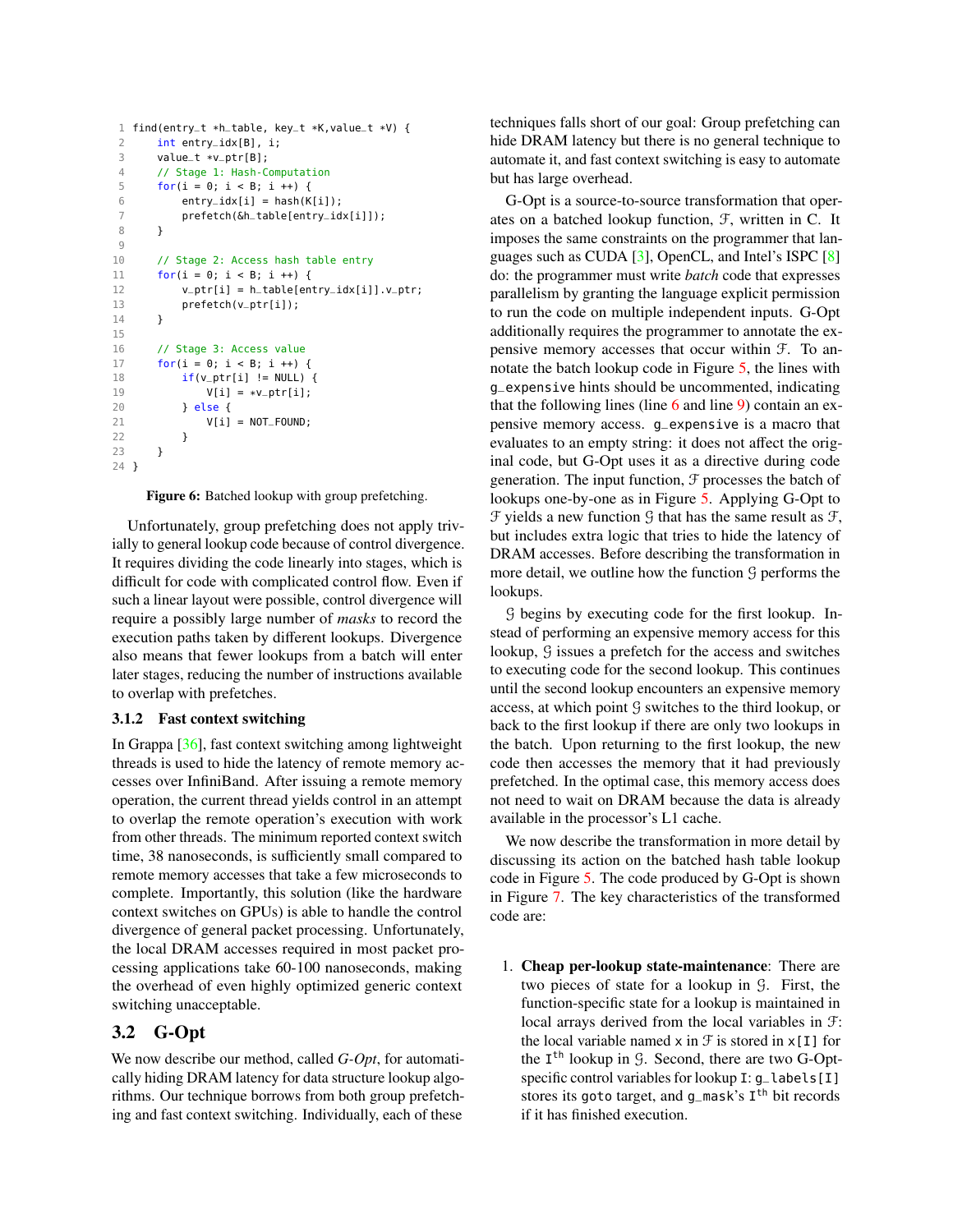- 2. Lookup-switching using gotos: Instead of stalling on a memory access for lookup I, G issues a prefetch for the memory address, saves the goto target at the next line of code into g\_labels[I], and jumps to the goto target for the next lookup. We call this procedure a "Prefetch, Save, and Switch", or PSS. It acts as a fast switching mechanism between different lookups, and is carried out using the G\_PSS macro that takes two arguments: the address to prefetch and the label to save as the goto target. G-Opt inserts a G\_PSS macro and a goto target before every expensive memory access; this is achieved by using the annotations in F.
- 3. Extra initialization and termination code: G-Opt automatically sets the initial goto target label for all lookups to g\_label\_0. Because different lookups can take significantly different code paths in complex applications, they can reach the label g\_end in any order. G uses a bitmask to record which lookups have finished executing, and the function returns only after all lookups in the batch have reached g\_end.

We implemented G-Opt using the ANTLR parser generator [\[2\]](#page-13-15) framework. G-Opt performs 8 passes over the input function's Abstract Syntax Tree. It converts local variables into local arrays. It recognizes the annotations in the input function and emits labels and G\_PSS macros. Finally, it deletes the top-level loop (written as a foreach loop to distinguish it from other loops) and adds the initialization and termination code based on the control variables. Our current implementation does not allow pre-processor macros in the input code, and enforces a slightly restricted subset of the ISO C grammar to avoid ambiguous cases that would normally be resolved subsequent to parsing (e.g., the original grammar can interpret  $foo(x)$ ; as a variable declaration of type foo).

#### <span id="page-6-1"></span>3.3 Evaluation of G-Opt

In this section, we evaluate G-Opt on a collection of synthetic microbenchmarks that perform random memory accesses; Section [4](#page-7-0) discusses the usefulness of G-Opt for a full-fledged software router. We present a list of our microbenchmarks along with their possible uses in real-world applications below. For each microbenchmark, we also list the source of expensive memory accesses and computation. The speedup provided by G-Opt depends on a balance between these two factors: G-Opt is not useful for compute-intensive programs with no expensive memory accesses, and loses some of its benefit for memory-intensive programs with little computation.

Cuckoo hashing: Cuckoo hashing [\[37\]](#page-13-16) is an efficient method for storing in-memory lookup tables [\[19,](#page-13-17) [51\]](#page-14-2). Our 2-8 cuckoo hash table (using the terminology from MemC3 [\[19\]](#page-13-17)) maps integer keys to integer values. *Com-*

```
1 // Prefetch, Save label, and Switch lookup
2 #define G_PSS(addr, label) do {
3 prefetch(addr); \
 4 g_{\text{alabels}}[I] = \&\&\text{label; } \&5 I = (I + 1) % B; \
 6 goto *q_labels[I]; \
 7 } while(0);
8
9 find(entry_t *h_table, key_t *K,value_t *V) {
10 // Local variables from the function
11 int entry_idx[B];
12 value_t *v_ptr[B];
13
14 // G-Opt control variables
15 int I = 0, q_mask = 0;
16 void *g_{\text{-}}labels[B] = {g_label_0};
17
18 g_label_0:
19 entry_idx[I] = hash(K[I]);
20 G_PSS(&h_table[entry_idx[I], g_label_1);
21 g_label_1:
22 v_ptr[I] = h_table[entry_idx[I]].v_ptr;
23 if(v_ptr[I] != NULL) {
24 G_PSS(v_ptr[I], g_label_2);25 g_label_2:
26 V[I] = *v_{p}tr[I];<br>27 } else {
      27 } else {
28 V[I] = NOT_FOUND;
29 }
30
31 g_end:
32 \qquad g_{\text{-}}labels[I] = \&g_{\text{-}}end;
33 g_mask = SET_BIT(g_mask, I);
34 if(g\_mask == (1 \ll B) - 1) {
35 return;
36 }
37 I = (I + 1) % B;
38 goto *g_labels[I];
39 }
```
Figure 7: Batched hash table lookup after G-Opt transforming.

*putation*: hashing a lookup key. *Memory*: reading the corresponding entries from the hash table.

Pointer chasing: Several algorithms that operate on pointer-based data structures, such as trees, tries, and linked lists, are based on following pointers in memory and involve little computation. We simulate a pointerbased data structure with minimal computation by using the experiment in Section [2.5.](#page-2-2) We set *D* to 100, emulating the long chains of dependent memory accesses performed for traversing data structures such as state machines and trees. *Computation*: negligible. *Memory*: reading an integer at a random offset in L.

IPv6 lookup: To demonstrate the applicability of G-Opt to real-world code, we used it to accelerate Intel DPDK's batched IPv6 lookup function. Applying G-Opt to the lookup code required only minor syntactic changes and one line of annotation, whereas hand-optimization required significant changes to the code's logic. We populated DPDK's Longest Prefix Match (LPM) structure with 200,000 random IPv6 prefixes (as done in Packet-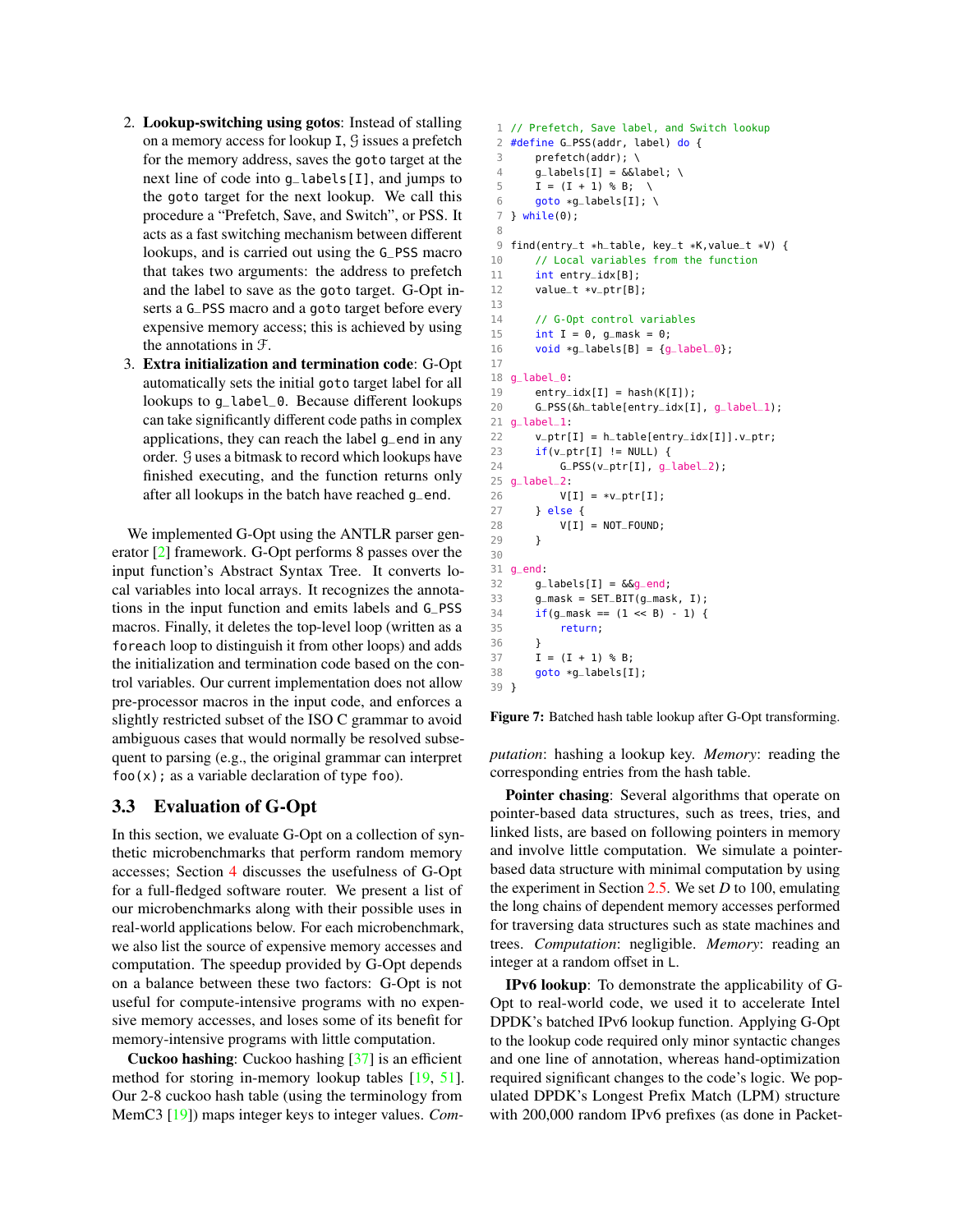<span id="page-7-2"></span>

Figure 8: Speedup with G-Opt and manual group prefetching.

Shader  $[23]$ ) with lengths between 48 and 64 bits[,](#page-7-1)<sup>2</sup> and used random samples from these prefixes to simulate a worst case lookup workload. *Computation*: a few arithmetic and bitwise operations. *Memory*: 4 to 6 accesses to the LPM data structure.

Our microbenchmarks use 2 MB hugepages to reduce TLB misses [\[32\]](#page-13-9). We use gcc version 4.6.3 with -O3. The experiments in this section were performed on a Xeon E5-2680 CPU with 32 GB of RAM and 20 MB of L3 cache. We also tested G-Opt on the CPUs in Table [1](#page-3-1) with similar results.

#### 3.3.1 Speedup over baseline code

Figure [8](#page-7-2) shows the benefit of G-Opt for our microbenchmarks. G-Opt speeds up cuckoo hashing by 2.6x, pointer chasing (with  $D = 100$ ) by 6.6x, and IPv6 lookups by 2x. The figure also shows the speedup obtained by manually re-arranging the baseline code to perform group prefetching. There is modest room for further optimization of the generated code in the future, but G-Opt performs surprisingly well compared to hand-optimized code: the manually optimized code is up to 5% faster than G-Opt. For every expensive memory access, G-Opt issues a prefetch, saves a label, and executes a goto, but the hand-optimized code avoids the last two steps.

#### 3.3.2 Instruction overhead of G-Opt

G-Opt's output, G, has more code than the original input function  $\mathcal{F}$ . The new function needs instructions to switch between different lookups, plus the initialization and termination code. G-Opt also replaces local variable accesses with array accesses. This can lead to additional load and store instructions because array locations are not register allocated.

Although G-Opt's code executes more instructions than the baseline code, *it uses fewer cycles* by reducing the number of cycles that are spent stalled on DRAM accesses. We quantify this effect in Figure [9](#page-7-3) by measuring the total number of instructions and the instructions-percycle (IPC) for the baseline and with G-Opt. We use the PAPI tool [\[9\]](#page-13-18) to access hardware counters for total retired

<span id="page-7-3"></span>

instructions and total cycles. G-Opt offsets the increase in instruction count by an even larger increase in the IPC, leading to an overall decrease in execution time.

## <span id="page-7-0"></span>4 Evaluation

We evaluate four packet processing applications on CPUs and GPUs, each representing a different balance of computation, memory accesses, and overall processing required. We describe each application and list its computational and memory access requirements below. Although the CPU cycles used for packet header manipulation and transmission are an important source of computation, they are common to all evaluated applications and we therefore omit them from the per-application bullets. As described in Section [4.2,](#page-8-0) G-Opt also overlaps these computations with memory accesses.

Echo: To understand the limits of our hardware, we use a toy application called *Echo*. An Echo router forwards a packet to a uniformly random port *P* based on a random integer *X* in the packet's payload ( $P = X \mod 4$ ). In the GPU-offloaded version, we use the GPU to compute *P* from *X*. As this application does not involve expensive memory accesses, we do not use G-Opt on it.

IPv4 forwarding: We use Intel DPDK's implementation of the DIR-24-8-BASIC algorithm [\[22\]](#page-13-20) for IPv4 lookups. It creates a 32 MB table for prefixes with length up to 24 bits and allocates 128 MB for longer prefixes. We populate the forwarding table with 527,961 prefixes from a BGP table snapshot [\[14\]](#page-13-19), and use randomly generated IPv4 addresses in the workload. *Computation*: negligible. *Memory*: ∼ 1 memory access on average (only 1% of our prefixes are longer than 24 bits).

IPv6 forwarding: As described in Section [3.3.](#page-6-1)

Layer-2 switch: We use the CuckooSwitch design [\[51\]](#page-14-2). It uses a cuckoo hash table to map MAC addresses to output ports. *Computation*: 1.5 hash-computations (on average) for determining the candidate buckets for a destination MAC address; comparing the destination MAC address with the addresses in the buckets' slots. *Memory*: 1.5 memory accesses (on average) for reading the buckets.

Named Data Networking: We use the hash-based algorithm for name lookup from Wang et al. [\[46\]](#page-14-3), but use

<span id="page-7-1"></span> $\overline{a}$  This prefix length distribution is close to worst case; only 1.5% and 0.1% of real-world IPv6 prefixes are longer than 48 and 64 bits, respectively [\[14\]](#page-13-19).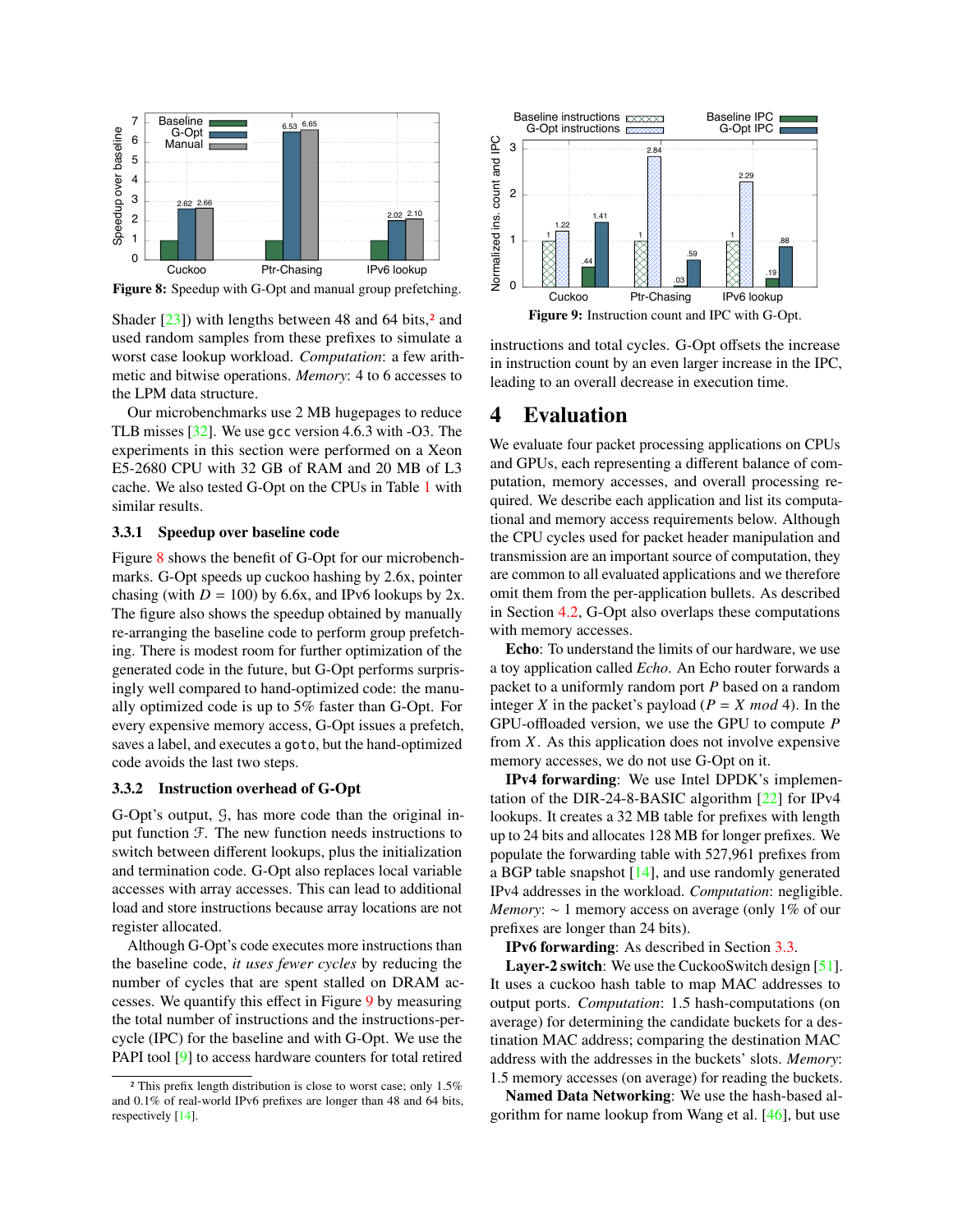cuckoo hashing instead of their more complex perfect hashing scheme. We populate our name lookup table with prefixes from a URL dataset containing 10 million URLs [\[45,](#page-14-4) [46\]](#page-14-3). We make two simplifications for our GPU-accelerated NDN forwarding. First, because our hash function (CityHash64) is slow on the GPU, we use a *null kernel* that does not perform NDN lookups and returns a response immediately. Second, we use fixedsize 32-byte URLs (the average URL size used in Zhang et al. [\[49\]](#page-14-5)) in the packet headers for both CPU and GPU, generated by randomly extending or truncating the URLs from the dataset[.](#page-8-1)<sup>3</sup>

## 4.1 Experimental Setup

We conduct full-system experiments on a Xeon E5-2680 CPU (8 cores @2.70 GHz)-based server[.](#page-8-2)<sup>4</sup> The CPU socket has 32 GB of quad-channel DDR3-1600 DRAM in its NUMA domain, 2 dual-port Intel X520 10 GbE NICs connected via PCIe 2.0 x8, and a GTX 980 connected via PCIe 2.0 x16. To generate the workload for the server, we use two client machines equipped with Intel L5640 CPUs (6 cores @2.27 GHz) and one Intel X520 NIC. The two 10 GbE ports on these machines are connected directly to two ports on the server. The machines run Ubuntu with Linux kernel 3.11.2 with Intel DPDK 1.5 and CUDA 6.0.

## <span id="page-8-0"></span>4.2 System design

Network I/O: We use Intel's DPDK  $[5]$  to access the NICs from userspace. We create as many RX and TX queues on the NIC ports as the number of active CPU cores, and ensure exclusive access to queues. Although the 40 Gbps of network bandwidth on the server machine corresponds to a maximum packet rate of 59.52 (14.88 \* 4) million packets per second (Mpps) for minimum sized Ethernet frames, only 47.2 Mpps is achievable; the PCIe 2.0 x8 interface to the dual-port NIC is the bottleneck for minimum sized packets  $[51]$ . As the maximum gains from GPU acceleration come for small packets [\[23\]](#page-13-2), we use the smallest possible packet size in all experiments.

GPU acceleration: We use PacketShader's approach to GPU-based packet processing as follows. We run a dedicated master thread that communicates with the GPU, and several worker threads that receive and transmit packets from the network. Using a single thread to communicate with the GPU is necessary because the overhead of CUDA functions increases drastically when called from multiple threads or processes. The worker threads extract the essential information from the packets and pass it on to the master thread using exclusive worker-master

<span id="page-8-5"></span><span id="page-8-4"></span><span id="page-8-3"></span>

<span id="page-8-7"></span><span id="page-8-6"></span>Figure 10: Full system throughput with increasing *total* CPU cores, *N*. For the GPU, *N* includes the master core (throughput is zero when  $N = 1$  as there are no worker cores). The x-axis label is the same for all graphs.

queues. The workers also perform standard packet processing tasks like sanity checks and setting header fields. This division of labor between workers and master reduces the amount of data that the master needs to transmit to the GPU. For example, in IPv4 forwarding, the master receives only one 4-byte IPv4 address per received packet. In our implementation, each worker can have up to 4096 outstanding packets to the master.

<span id="page-8-1"></span><sup>3</sup>Our CPU version does not need to make these assumptions, and performs similarly with variable length URLs.

<span id="page-8-2"></span><sup>4</sup>The server is dual socket, but we restricted experiments to a single CPU to avoid noise from cross-socket QPI traffic. Previous work on software packet processing suggests that performance will scale and our results will apply to two socket systems [\[32,](#page-13-9) [51,](#page-14-2) [23\]](#page-13-2).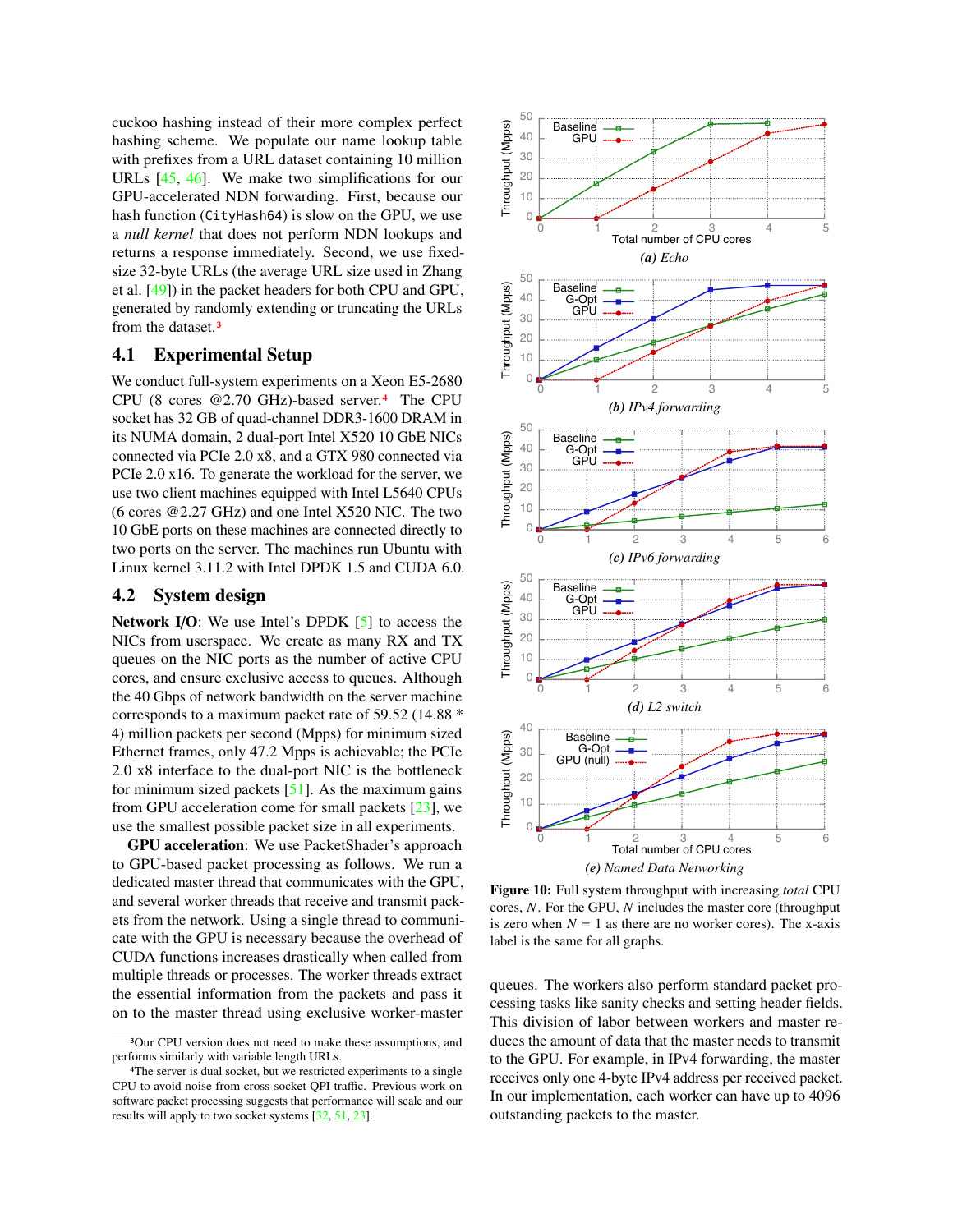PacketShader's master thread issues a separate CUDA memcpy for the data generated by each worker to transfer it to the GPU directly via DMA without first copying to the master's cache. Because of the large overhead of CUDA function calls (Figure [2\)](#page-2-0), we chose not to use this approach.

Using G-Opt for packet processing programs: Intel DPDK provides functions to receive and transmit batches of packets. Using batching reduces function call and PCIe transaction overheads [\[23,](#page-13-2) [51\]](#page-14-2) and is required for achieving the peak throughput. Our baseline code works as follows. First, it calls the batched receive function to get a batch of up to 16 packets from a NIC queue. It then passes this batch to the packet processing function F, which processes the packets one by one.

We then apply G-Opt on  $\mathcal F$  to generate the optimized function G. Unlike the simpler benchmarks in Section [3.3,](#page-6-1) F is a full-fledged packet handler: it includes code for header manipulation and packet transmission in addition to the core data structure lookup. This gives G freedom to overlap the prefetches from the lookups with this additional code, but also gives it permission to transmit packets in a different order than they were received. However, G preserves the per-flow ordering if forwarding decisions are made based on packet headers only, as in all the appli-cations above[.](#page-9-0)<sup>5</sup> If so, all packets from the same flow are "switched out" by G at the same program points, ensuring that they reach the transmission code in order.

#### 4.3 Workload generation

The performance of the above-mentioned packet processing applications depends significantly on two workload characteristics. The following discussion focuses on IPv4 forwarding, but similar factors exist for the other applications. First, the distribution of prefixes in the server's forwarding table, and the IP addresses in the workload packets generated by the clients, affects the cache hit rate in the server. Second, in real-world traffic, packets with the same IP address (e.g., from the same TCP connection) arrive in bursts, increasing the cache hit rate.

Although these considerations are important, recall that our primary focus is understanding the relative advantages of GPU acceleration as presented in previous work. We therefore tried to mimic PacketShader's experiments that measure the near worst-case performance of both CPUs and GPUs. Thus, for IPv4 forwarding, we used a realworld forwarding table and generated the IPv4 addresses in the packets with a uniform random distribution. For IPv6 forwarding, we populated the forwarding table with prefixes with randomly generated content, and chose the workload's addresses from these prefixes using uniformly random sampling[.](#page-9-1)<sup>6</sup> We speculate that prior work may have favored these conditions because worst-case performance is an important factor in router design for quality of service and denial-of-service resilience. Based on results from previous studies  $[31, 48]$  $[31, 48]$  $[31, 48]$ , we also expect that more cache-friendly (non-random) workloads are likely to improve CPU performance more than that of GPUs.

### 4.4 Throughput comparison

Figure [10](#page-8-3) shows the throughput of CPU-only and GPU-accelerated software routers with different numbers of CPU cores. For Echo (Figure  $10a$ ), the CPU achieves ∼ 17.5 Mpps of single-core throughput and needs 3 cores to saturate the 2 dual-port 10 GbE NICs. The GPUoffloaded implementation needs at least 4 worker cores, for a total of 5 CPU cores including the master thread. This happens because the overhead of communicating each request with the master reduces the single-worker throughput to 14.6 Mpps.

Figure [10b](#page-8-5) shows the graphs for IPv4 lookup. Without G-Opt, using a GPU provides some benefit: With a budget of 4 CPU cores, the GPU-accelerated version outperforms the baseline by 12.5%. After optimizing with G-Opt, the CPU version is strictly better than the GPU-accelerated version. G-Opt achieves the platform's peak throughput with 4 CPU cores, whereas the GPU-accelerated version requires 5 CPU cores *and* a GPU.

With G-Opt, a single core can process 16 million IPv4 packets per second, which is 59% higher than the baseline's single-core performance and is only 8.9% less than the 17.5 Mpps for Echos. When using the DIR-24-8- BASIC algorithm for IPv4 lookups, the CPU needs to perform only ∼ 1 expensive memory access in addition to the work done in Echo. With G-Opt, the latency of this memory access for a packet is hidden behind independent packet-handling instructions from other packets. As GPUs also hide memory access latency, the GPUaccelerated version of IPv4 forwarding performs similarly to its Echo counterpart.

For IPv6 forwarding (Figure [10c\)](#page-8-6), G-Opt increases single-core throughput by 3.8x from 2.2 Mpps to 8.4 Mpps. Interestingly, this increase is *larger* than G-Opt's 2x gain in local IPv6 lookup performance (Figure [8\)](#page-7-2). This counter-intuitive observation is explained by the reduction in effectiveness of the reorder buffer for the baseline code: Due to additional packet handling instructions, the independent memory accesses for different packets in a batch are spaced farther apart in the forwarding code than in the local benchmarking code. These instructions consume slots in the processor's reorder buffer, reducing its ability to detect the inter-packet independence.

<span id="page-9-0"></span><sup>5</sup>For applications that also examine the packet content, the transmission code can be moved outside  $\mathcal F$  for a small performance penalty.

<span id="page-9-1"></span><sup>6</sup>This workload is the worst case for DPDK's trie-based IPv6 lookup. PacketShader's IPv6 lookup algorithm uses hashing and shows worstcase behavior for IPv6 addresses with random content.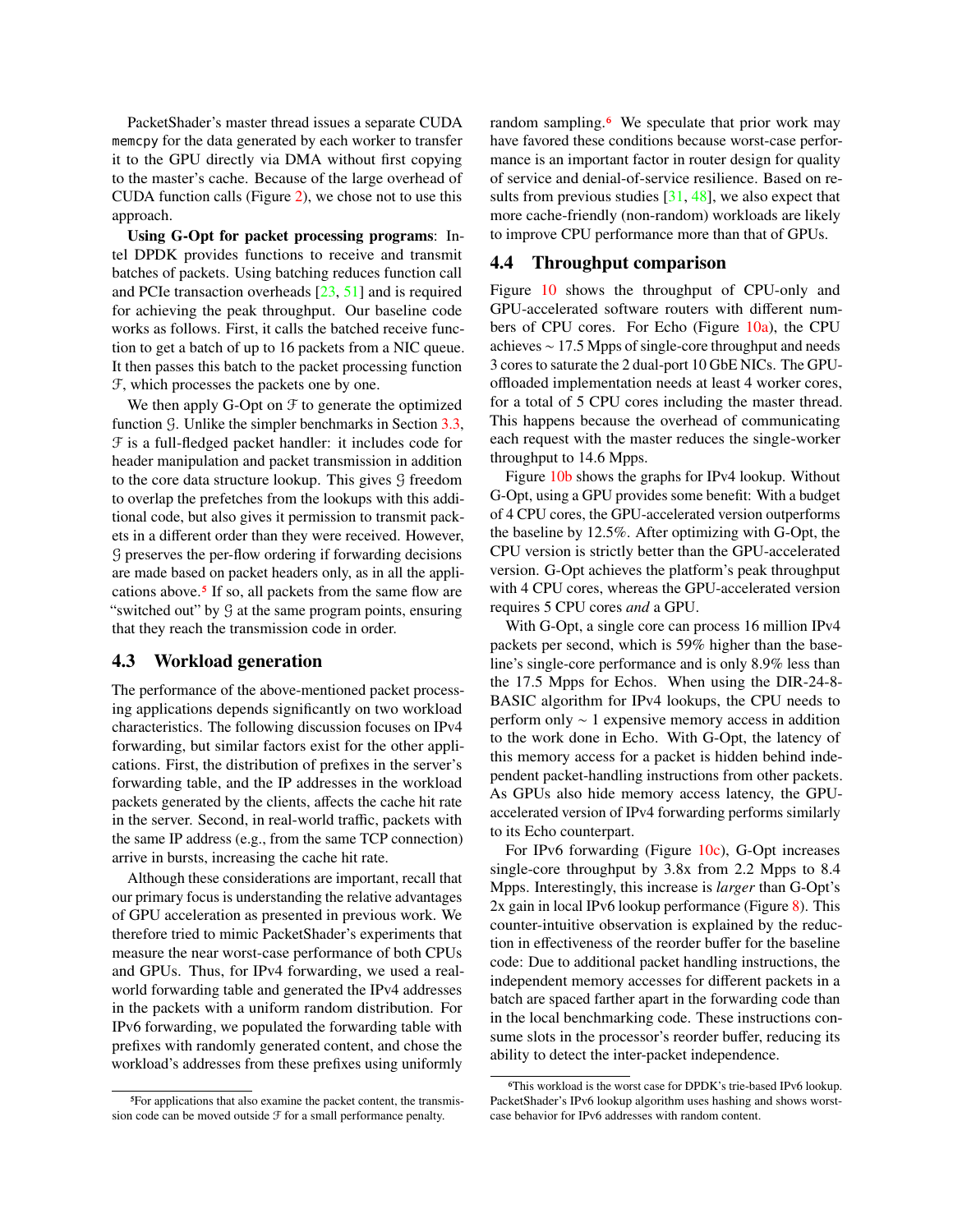With G-Opt, our CPU-only implementation achieves 39 Mpps with 5 cores, and the platform's peak IPv6 throughput (42 Mpps) with 6 cores. Because IPv6 lookups require relatively heavyweight processing, our GPUbased implementation indeed provides higher *per-worker* throughput—it delivers line rate with only 4 worker cores, *but it requires another core for the master in addition to the GPU*. Therefore, using a GPU plus 5 CPU cores can provide a 7.7% throughput increase over using just 5 CPUs, but is equivalent to using 6 CPUs.

For the L2 switch (Figure [10d\)](#page-8-7), G-Opt increases the throughput of the baseline by 86%, delivering 9.8 Mpps of single-core throughput. This is significantly smaller than the 17.5 Mpps for Echos because of the expensive hash computation required by cuckoo hashing. Our CPUonly implementation saturates the NICs with 6 cores, and achieves 96% of the peak throughput with 5 cores. In comparison, our GPU-accelerated L2 switch requires 5 CPU cores and a GPU for peak throughput.

For Named Data Networking, G-Opt increases singlecore throughput from 4.8 Mpps to 7.3 Mpps, a 1.5x increase. With a budget of 4 CPU cores, the (simplified) GPU version's performance is 24% higher than G-Opt, but is almost identical if G-Opt is given one additional CPU core.

Conclusion: For all our applications, the throughput gain from adding a GPU is never larger than from adding just one CPU core. The cost of a Xeon E5-2680 v3 [\[6\]](#page-13-22) core (more powerful than the cores used in this paper) is \$150. In comparison, the cheapest GPU used in this paper costs \$130 and consumes 110W of extra power. CPUs are therefore a more attractive and resource efficient choice than GPUs for these applications.

#### 4.5 Latency comparison

The GPU-accelerated versions of the above applications not only require more resources than their G-Opt counterparts, but also add significant latency. Each round of communication with the GPU on our server takes ∼ 20µs (Figure [2\)](#page-2-0). As the packets that arrive during a round must wait for the next round to begin, the average latency added is  $20 * 1.5 = 30 \mu s$ .

Our latency experiments measure the round-trip latency at clients. Ideally, we would have liked to measure the latency *added* by the server without including the latency added by the client's NIC and network stack. This requires the use of hardware-based traffic generators [\[42\]](#page-13-23) to which we did not have access.[7](#page-10-0)

In our experiments, clients add a timestamp to packets during transmission and use it to measure the RTT after reception. We control the load offered by clients by

tuning the amount of time they sleep between packet transmissions. The large sleep time required for generating a low load, and buffered transmission at the server [\[32\]](#page-13-9) cause our measured latency to be higher than our system's minimum RTT of 16µs.

For brevity, we present our latency-vs-throughput graphs only for Echo, and IPv4 and IPv6 forwarding. The CPU-only versions use G-Opt. All measurements used the minimum number of CPU cores required for saturating the network bandwidth.

Figure [11a](#page-11-0) shows that the RTT of CPU-only Echo is 29µs at peak throughput and 19.5µs at low load. The minimum RTT with GPU acceleration is 52µs, which is close to 30µs larger than the CPU-only version's minimum RTT. We observe similar numbers for IPv4 and IPv6 forwarding (Figures [11b](#page-11-1) and [11c\)](#page-11-2), but the GPU version's latency increases at high load because of the larger batch sizes required for efficient memory latency hiding.

## 5 Discussion

Other similar optimizations for CPU programs Until now, we have discussed the benefit of an automatic DRAM latency-hiding optimization, G-Opt. We now discuss how intrusion detection systems (IDSes), *an application whose working set fits in cache* [\[41\]](#page-13-24), can benefit from similar, latency-hiding optimizations.

We study the packet filtering stage of Snort [\[39\]](#page-13-25), a popular IDS. In this stage, each packet's payload is used to traverse one of several Aho-Corasick [\[15\]](#page-13-26) DFAs. The DFA represents the set of malicious patterns against which this packet should be matched; Snort chooses which DFA to use based on the packet header. For our experiments, we recorded the patterns inserted by Snort v2.9.7 into its DFAs and used them to populate our simplified pattern matching engine. Our experiment uses 23,331 patterns inserted into 450 DFAs, leading to 301,857 DFA states. The workload is a tcpdump file from the DARPA Intrusion Detection Data Sets [\[11\]](#page-13-27).

Our baseline implementation of packet filtering passes batches of *B* ( $\sim$  8) packets to a function that returns *B* lists of matched patterns. This function processes packets one-by-one. We made two optimizations to this function. First, we perform a loop interchange: Instead of completing one traversal before beginning another, we interweave them to give the CPU more independent instructions to reorder, reducing stalls from long-latency loads from cache. Second, we collect a larger batch of packets (8192 in our implementation), and sort it—first by the packet's DFA number and then by length. Sorting by DFA number reduces cache misses during batch traversal. Sorting by length increases the effectiveness of loop interchange—similar to minimizing control flow divergence for GPU-based traversals [\[41\]](#page-13-24).

<span id="page-10-0"></span><sup>7</sup>Experiments with a Spirent SPT-N11U [\[42\]](#page-13-23) traffic generator as the client have measured a minimum RTT of 7-8µs on an E5-2697 v2 server; the minimum RTT measured by our clients is 16µs.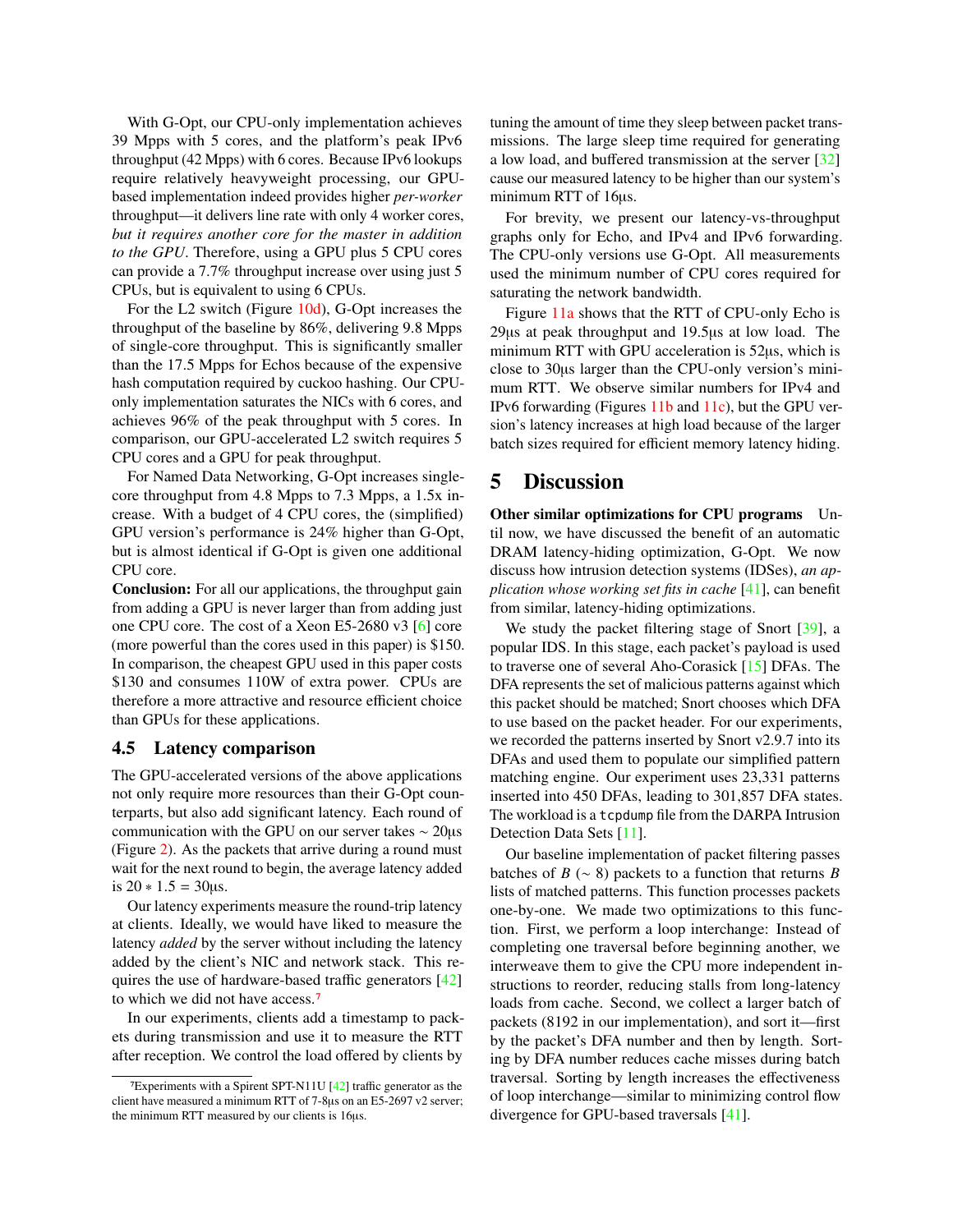<span id="page-11-0"></span>



<span id="page-11-3"></span>

Figure 12: Pattern matching gains (no network I/O)

Figure [12](#page-11-3) shows that, for a local experiment without network I/O, these optimizations increase single-core matching throughput by 2.4x or more. We believe that our optimizations also apply to the CPU-only versions of pattern matching in GPU-accelerated IDSes including Kargus [\[24\]](#page-13-28) and Snap [\[43\]](#page-14-0). As we have only implemented the packet filtering stage (Snort uses a second, similar stage to discard false positives), we do not claim that CPUs can outperform GPUs for a full IDS. However, they can reduce the GPU advantage, or make CPU-only versions more cost effective. For example, in an experiment with innocent traffic, Kargus's throughput (with network I/O) improved between 1.4x and 2.4x with GPU offloading. Our pattern matching improvements offer similar gains which should persist in this experiment: innocent traffic rarely triggers the second stage, and network I/O requires less than 10% of the CPU cycles spent in pattern matching.

Additional applications We have shown that CPU implementations can be competitive with (or outperform) GPUs for a wide range of applications, including lightweight (IPv4 forwarding, Layer-2 switching), midweight (IPv6 and NDN forwarding), and heavyweight (intrusion detection) applications. Previous work explores the applicability of GPU acceleration to a number of different applications; one particularly important class, however, is cryptographic applications.

Cryptographic applications, on the one hand, involve large amounts of computation, making them seem attractive for vector processing  $[25, 23]$  $[25, 23]$  $[25, 23]$ . On the other hand, encryption and hashing requires copying the full packet data to the GPU (not just headers, for example). Since the publication of PacketShader, the first work in this area, In<span id="page-11-2"></span><span id="page-11-1"></span>tel has implemented hardware AES encryption support for their CPUs. We therefore suspect that the 3.5x speedup observed in PacketShader for IPSec encryption would be unlikely to hold on today's CPUs. And, indeed, 6WIND's AES-NI-based IPSec implementation delivers 6 Gbps per core [\[1\]](#page-13-30), 8x higher than PacketShader's CPU-only IPSec, though on different hardware.

One cryptographic workload where GPUs still have an advantage is processing expensive, but infrequent, RSA operations as done in SSLShader, assuming that connections arrive closely enough together for their RSA setup to be batched[.](#page-11-4)<sup>8</sup> Being compute intensive, these cryptographic applications raise a second question for future work: Can automatic vectorization approaches (e.g., Intel's ISPC [\[8\]](#page-13-7)) be used to increase the efficiency of CPUbased cryptographic applications?

Revising TCO estimates In light of the speedups we have shown possible for some CPU-based packet processing applications, it bears revisiting total-cost-ofownership calculations for such machines. The TCO of a machine includes not just the cost of the CPUs, but the motherboard and chipset as well as the total system power draw, and the physical space occupied by the machine.

Although our measurements did not include power, several conclusions are obvious: Because the GPUaccelerated versions required almost as many CPU cores as the CPU-only versions, they are likely to use at least modestly more power than the CPU versions. The GTX 980 in our experiments can draw up to 165W compared to 130W for the E5-2680's 8 cores, though we lack precise power draw measurements.

Adding GPUs requires additional PCIe slots and lanes from the CPU, in addition to the cost of the GPUs. This burden is likely small for applications that require transferring only the packet header to the GPU, such as forwarding—but those applications are also a poor match for the GPU. It can, however, be significant for highbandwidth offload applications, such as encryption and deep packet inspection.

<span id="page-11-4"></span><sup>8</sup>And perhaps HMAC-SHA1, but Intel's next generation "Skylake" CPUs will have hardware support for SHA-1 and SHA-256.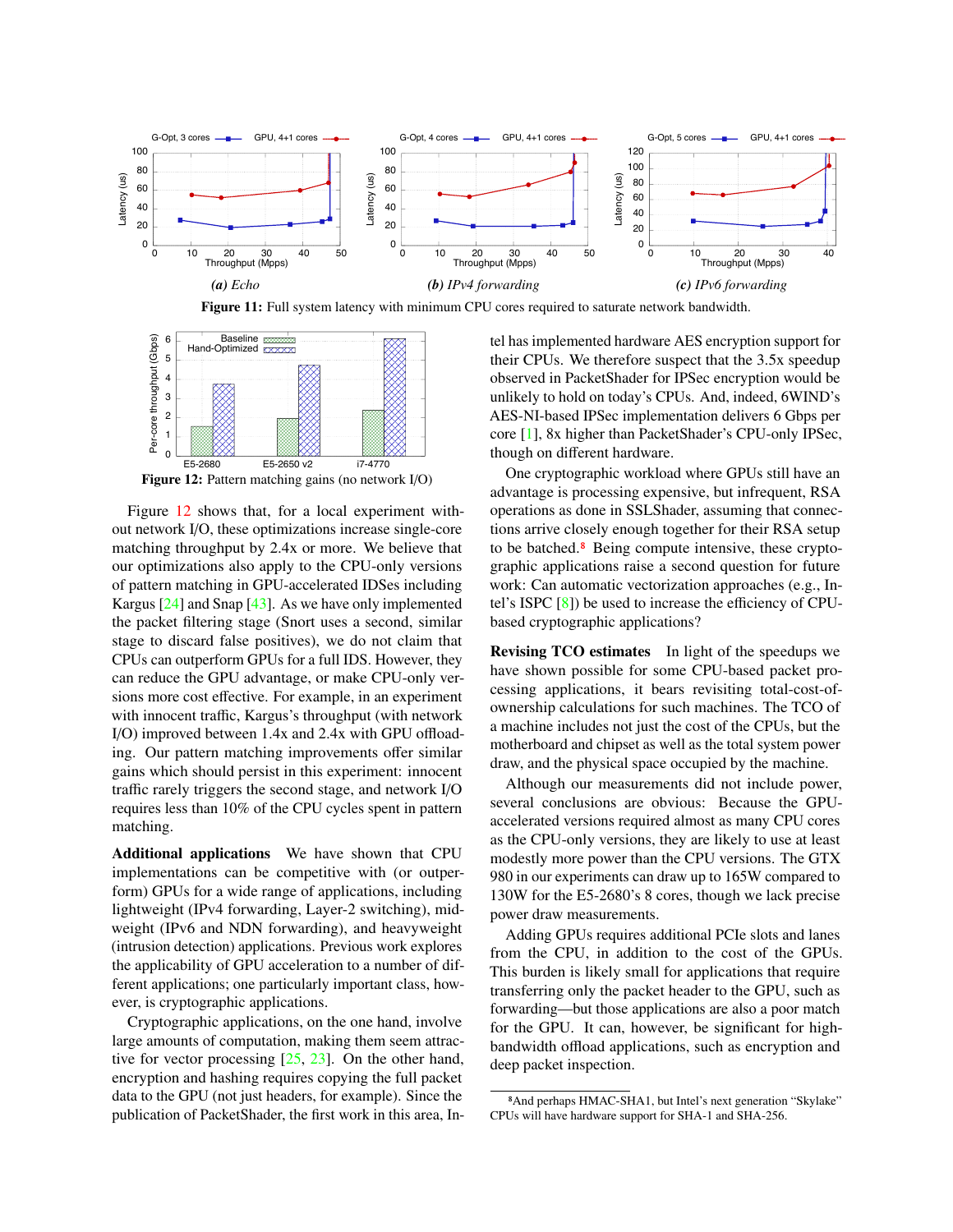Future GPU trends may improve the picture. Several capabilities are on the horizon: CPU-integrated GPU functions may substantially reduce the cost of data and control transfers to the GPU. Newer NVidia GPUs support "GPUDirect" [\[7\]](#page-13-31), which allows both the CPU and certain NICs to DMA directly packets to the GPU. GPUDirect could thus allow complete CPU-bypass from NIC to GPU, or reduce CUDA's overhead by letting the CPU write directly to GPU memory [\[29\]](#page-13-32). This technology currently has several restrictions—the software is nascent, and only expensive Tesla GPUs (over \$1,700 each) and RDMAcapable NICs are supported. A more fundamental and long-term limitation of removing CPU involvement from packet processing is that it requires entire packets, not just headers, to be transferred to the GPU. The CPU's PCIe lanes would then have to be divided almost equally between NICs and GPUs, possibly halving the network bandwidth that the system can handle.

Alternative architectures such as Tilera's manycore designs, which place over 100 cores on a single chip with high I/O and memory bandwidth, or Intel's Xeon Phi, are interesting and under-explored possibilities. Although our results say nothing about the relative efficiency of these architectures, we hope that our techniques will enable better comparisons between them and traditional CPUs.

Handling updates Currently, G-Opt works only for data structures that are not updated concurrently. This constraint also applies to GPU-accelerated routers where the CPU constructs the data structure and ships it to the GPU. It is possible to hide DRAM latency for updates using manual group prefetching [\[32\]](#page-13-9); if updates are relatively infrequent, they also can be handled outside the batch lookup code. Incorporating updates into G-Opt is part of future work.

## 6 Related Work

GPU-based packet processing Several systems have used GPUs for IPv4 lookups *absent* network I/O [\[50,](#page-14-1) [31,](#page-13-3) [30,](#page-13-5) [35\]](#page-13-4), demonstrating substantial speedups. Our endto-end measurements that include network I/O, however, show that there is very little room for improving IPv4 lookup performance—when IPv4 forwarding is optimized with G-Opt, the single-core throughput drops by less than 9% relative to Echo. Packet classification requires matching packet headers against a corpus of rules; the large amount of per-packet processing makes it promising for GPU acceleration  $[23, 27, 44]$  $[23, 27, 44]$  $[23, 27, 44]$  $[23, 27, 44]$  $[23, 27, 44]$ . GSwitch  $[44]$  is a recent GPU-accelerated packet classification system. We believe that the Bloom filter and hash table lookups in GSwitch's CPU version can benefit from G-Opt's latency hiding, reducing the GPU's advantage.

CPU-based packet processing RouteBricks [\[18\]](#page-13-34) focused on mechanisms to allocate packets to cores; its techniques are now standard for making effective use of a multicore CPU for network packet handling. User-level networking frameworks like Intel's DPDK [\[5\]](#page-13-21), netmap [\[38\]](#page-13-35), and PF\_RING [\[10\]](#page-13-36) provide a modern and efficient software basis for packet forwarding, which our work and others takes advantage of. Many of the insights in this paper were motivated by our prior work on hiding lookup latency in CuckooSwitch [\[51\]](#page-14-2), an L2 switch that achieves 80 Gbps while storing a billion MAC addresses.

Hiding DRAM latency for CPU programs is important in many contexts: Group prefetching and software pipelining has been used to mask DRAM latency for database hash-joins [\[17\]](#page-13-6), a software-based L2 switch [\[51\]](#page-14-2), in-memory trees  $[40, 28]$  $[40, 28]$  $[40, 28]$ , and in-memory key-value stores [\[32,](#page-13-9) [34,](#page-13-39) [26\]](#page-13-40). These systems required manual code rewrites. To our knowledge, G-Opt is the first method to automatically hide DRAM latency for the independent lookups in these applications.

# 7 Conclusion

Our work challenges the conclusions of prior studies about the relative performance advantages of GPUs in packet processing. GPUs achieve their parallelism and performance benefits by constraining the code that programmers can write, but this very coding paradigm also allows for latency-hiding CPU implementations. Our G-Opt tool provides a semi-automated way to produce such implementations. CPU-only implementations of IPv4, IPv6, NDN, and Layer-2 forwarding can thereby be more resource efficient and add lower latency than GPU implementations. We hope that enabling researchers and developers to more easily optimize their CPU-based designs will help improve future evaluation of both hardware and software-based approaches for packet processing. Although we have examined a wide range of applications, this work is not the end of the line. Numerous other applications have been proposed for GPU-based acceleration, and we believe that these techniques may be applicable to other domains that involve read-mostly, parallelizable processing of small requests.

Code release The code for G-Opt and the experiments in this paper is available at [https://github.com/](https://github.com/efficient/gopt) [efficient/gopt](https://github.com/efficient/gopt).

Acknowledgements This work was supported by funding from the National Science Foundation under awards CNS-1314721, CCF-0964474, and 1345305; and by Intel via the Intel Science and Technology Center for Cloud Computing (ISTC-CC). Emulab [\[47\]](#page-14-8) and PRObE [\[21\]](#page-13-41) were used for some experiments. PRObE is supported in part by NSF awards CNS-1042537 and CNS-1042543 (PRObE). We thank Sangjin Han and Hyeontaek Lim for valuable comments, and David Maltz for shepherding.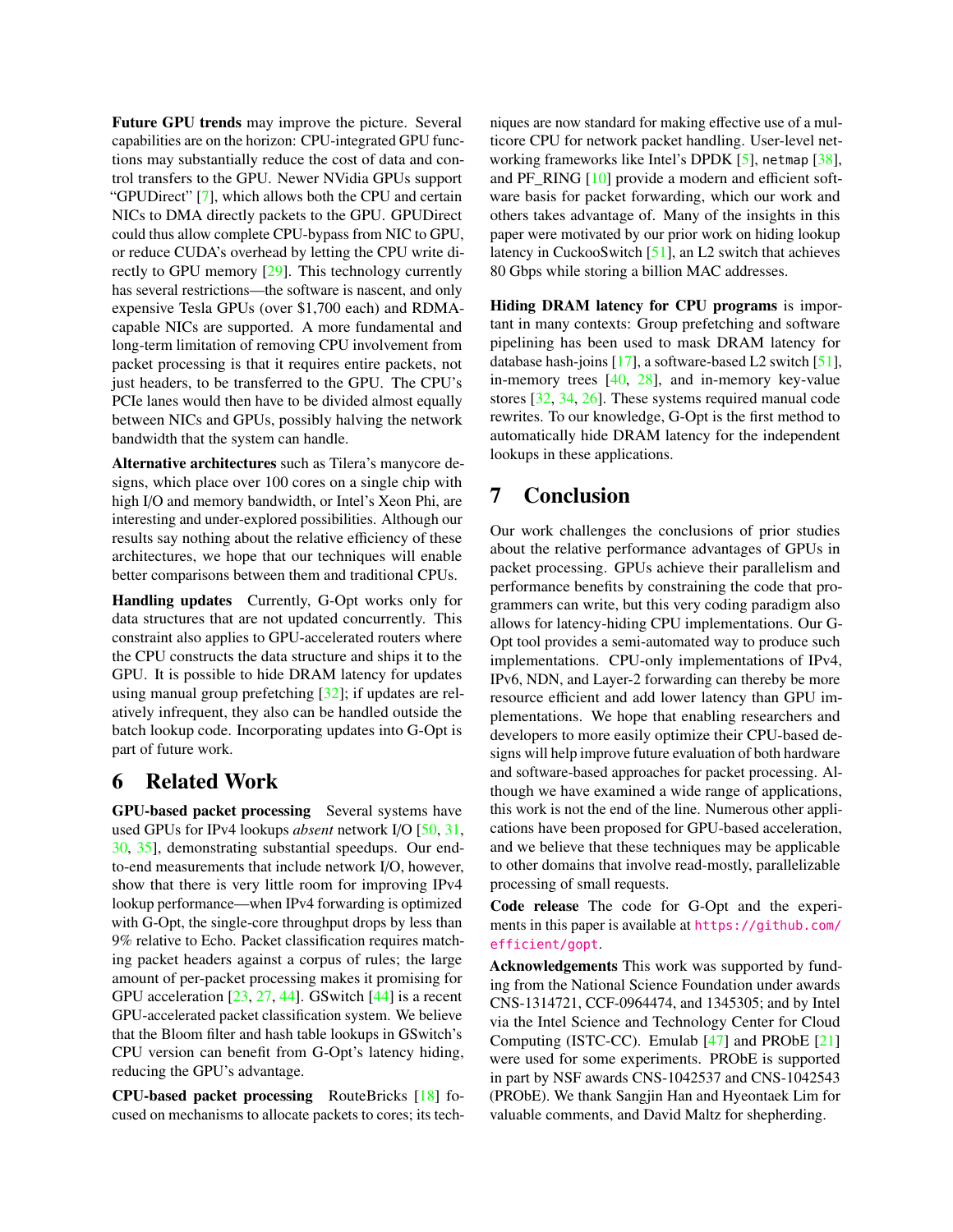# References

- <span id="page-13-30"></span>[1] High-Performance Packet Processing Solutions for Intel Architecture Platforms. [http:](http://www.lannerinc.com/downloads/campaigns/LIDS/05-LIDS-Presentation-Charlie-Ashton-6WIND.pdf) [//www.lannerinc.com/downloads/campaigns/LIDS/](http://www.lannerinc.com/downloads/campaigns/LIDS/05-LIDS-Presentation-Charlie-Ashton-6WIND.pdf) [05-LIDS-Presentation-Charlie-Ashton-6WIND.](http://www.lannerinc.com/downloads/campaigns/LIDS/05-LIDS-Presentation-Charlie-Ashton-6WIND.pdf) [pdf](http://www.lannerinc.com/downloads/campaigns/LIDS/05-LIDS-Presentation-Charlie-Ashton-6WIND.pdf).
- <span id="page-13-15"></span>[2] ANTLR. <http://www.antlr.org>.
- <span id="page-13-14"></span>[3] NVIDIA CUDA. [http://www.nvidia.com/object/](http://www.nvidia.com/object/cuda_home_new.html) [cuda\\_home\\_new.html](http://www.nvidia.com/object/cuda_home_new.html).
- <span id="page-13-11"></span>[4] CityHash. <https://code.google.com/p/cityhash/>.
- <span id="page-13-21"></span>[5] Intel DPDK: Data Plane Development Kit. [http://dpdk.](http://dpdk.org) [org](http://dpdk.org).
- <span id="page-13-22"></span>[6] Intel Xeon Processor E5-2680 v3. [http:](http://ark.intel.com/products/81908/Intel-Xeon-Processor-E5-2680-v3-30M-Cache-2_50-GHz) [//ark.intel.com/products/81908/](http://ark.intel.com/products/81908/Intel-Xeon-Processor-E5-2680-v3-30M-Cache-2_50-GHz) [Intel-Xeon-Processor-E5-2680-v3-30M-Cache-2\\_](http://ark.intel.com/products/81908/Intel-Xeon-Processor-E5-2680-v3-30M-Cache-2_50-GHz) [50-GHz](http://ark.intel.com/products/81908/Intel-Xeon-Processor-E5-2680-v3-30M-Cache-2_50-GHz).
- <span id="page-13-31"></span>[7] NVIDIA GPUDirect. [https://developer.nvidia.](https://developer.nvidia.com/gpudirect) [com/gpudirect](https://developer.nvidia.com/gpudirect).
- <span id="page-13-7"></span>[8] Intel's SPMD Program Compiler. [https://ispc.github.](https://ispc.github.io) [io](https://ispc.github.io).
- <span id="page-13-18"></span>[9] Performance Application Programming Interface (PAPI). <http://icl.cs.utk.edu/papi/>.
- <span id="page-13-36"></span>[10] PF\_RING: High-speed packet capture, filtering and analysis. [http://www.ntop.org/products/pf\\_ring/](http://www.ntop.org/products/pf_ring/).
- <span id="page-13-27"></span>[11] DARPA Intrusion Detection Data Sets, . [http:](http://www.ll.mit.edu/mission/communications/cyber/CSTcorpora/ideval/data/) [//www.ll.mit.edu/mission/communications/cyber/](http://www.ll.mit.edu/mission/communications/cyber/CSTcorpora/ideval/data/) [CSTcorpora/ideval/data/](http://www.ll.mit.edu/mission/communications/cyber/CSTcorpora/ideval/data/).
- <span id="page-13-0"></span>[12] NetFPGA, . <http://yuba.stanford.edu/NetFPGA/>.
- <span id="page-13-1"></span>[13] Open vSwitch, . <http://www.openvswitch.org>.
- <span id="page-13-19"></span>[14] University of Oregon Route Views Project, . [http://www.](http://www.routeviews.org) [routeviews.org](http://www.routeviews.org).
- <span id="page-13-26"></span>[15] A. V. Aho and M. J. Corasick. Efficient String Matching: An Aid to Bibliographic Search. *Commun. ACM*, June 1975.
- <span id="page-13-12"></span>[16] J.-P. Aumasson and D. J. Bernstein. SipHash: a fast shortinput PRF. In *INDOCRYPT*, 2012.
- <span id="page-13-6"></span>[17] S. Chen, A. Ailamaki, P. B. Gibbons, and T. C. Mowry. Improving Hash Join Performance Through Prefetching. *ACM Trans. Database Syst. 2007*.
- <span id="page-13-34"></span>[18] M. Dobrescu, N. Egi, K. Argyraki, B.-G. Chun, K. Fall, G. Iannaccone, A. Knies, M. Manesh, and S. Ratnasamy. RouteBricks: Exploiting Parallelism to Scale Software Routers. In *SOSP 2009*.
- <span id="page-13-17"></span>[19] B. Fan, D. G. Andersen, and M. Kaminsky. MemC3: Compact and Concurrent MemCache with Dumber Caching and Smarter Hashing. In *NSDI*, 2013.
- <span id="page-13-8"></span>[20] R. Gandhi, H. H. Liu, Y. C. Hu, G. Lu, J. Padhye, L. Yuan, and M. Zhang. Duet: Cloud Scale Load Balancing with Hardware and Software. In *SIGCOMM 2014*.
- <span id="page-13-41"></span>[21] G. Gibson, G. Grider, A. Jacobson, and W. Lloyd. PRObE: A Thousand-Node Experimental Cluster for Computer Systems Research.
- <span id="page-13-20"></span>[22] P. Gupta, S. Lin, and M. Nick. Routing Lookups in Hardware at Memory Access Speeds. In *INFOCOM 1998*.
- <span id="page-13-2"></span>[23] S. Han, K. Jang, K. Park, and S. Moon. PacketShader: A GPU-accelerated Software Router. In *SIGCOMM 2010*.
- <span id="page-13-28"></span>[24] M. A. Jamshed, J. Lee, S. Moon, I. Yun, D. Kim, S. Lee, Y. Yi, and K. Park. Kargus: A Highly-scalable Softwarebased Intrusion Detection System. In *CCS 2012*.
- <span id="page-13-29"></span>[25] K. Jang, S. Han, S. Han, S. Moon, and K. Park. SSLShader: Cheap SSL Acceleration with Commodity Processors. In *NSDI 2011*.
- <span id="page-13-40"></span>[26] A. Kalia, M. Kaminsky, and D. G. Andersen. Using RDMA Efficiently for Key-value Services. In *SIGCOMM*, 2014.
- <span id="page-13-33"></span>[27] K. Kang and Y. S. Deng. Scalable Packet Classification via GPU Metaprogramming. In *DATE*, 2011.
- <span id="page-13-38"></span>[28] C. Kim, J. Chhugani, N. Satish, E. Sedlar, A. D. Nguyen, T. Kaldewey, V. W. Lee, S. A. Brandt, and P. Dubey. Designing Fast Architecture-sensitive Tree Search on Modern Multicore/Many-core Processors. *ACM TODS 2011*, .
- <span id="page-13-32"></span>[29] S. Kim, S. Huh, X. Zhang, Y. Hu, A. Wated, E. Witchel, and M. Silberstein. GPUnet: Networking Abstractions for GPU Programs. In *OSDI 2014*, .
- <span id="page-13-5"></span>[30] T. Li, H. Chu, and P. Wang. IP Address Lookup Using GPU. In *HPSR*, 2013.
- <span id="page-13-3"></span>[31] Y. Li, D. Zhang, A. X. Liu, and J. Zheng. GAMT: A Fast and Scalable IP Lookup Engine for GPU-based Software Routers. In *ANCS 2013*.
- <span id="page-13-9"></span>[32] H. Lim, D. Han, D. G. Andersen, and M. Kaminsky. MICA: A Holistic Approach to Fast In-Memory Key-Value Storage. In *USENIX NSDI*, 2014.
- <span id="page-13-10"></span>[33] D. Lustig and M. Martonosi. Reducing GPU Offload Latency via Fine-grained CPU-GPU Synchronization. In *HPCA 2013*.
- <span id="page-13-39"></span>[34] Y. Mao, C. Cutler, and R. Morris. Optimizing RAMlatency Dominated Applications. In *APSys 2013*.
- <span id="page-13-4"></span>[35] S. Mu, X. Zhang, N. Zhang, J. Lu, Y. S. Deng, and S. Zhang. IP Routing Processing with Graphic Processors. In *DATE*, 2010.
- <span id="page-13-13"></span>[36] J. Nelson, B. Holt, B. Myers, P. Briggs, L. Ceze, S. Kahan, and M. Oskin. Grappa: A Latency-Tolerant Runtime for Large-Scale Irregular Applications. Technical Report UW-CSE-14-02-01, University of Washington.
- <span id="page-13-16"></span>[37] R. Pagh and F. Rodler. Cuckoo Hashing. *Journal of Algorithms*, May 2004.
- <span id="page-13-35"></span>[38] L. Rizzo. Netmap: A Novel Framework for Fast Packet I/O. In *USENIX ATC 2012*.
- <span id="page-13-25"></span>[39] M. Roesch and S. Telecommunications. Snort - Lightweight Intrusion Detection for Networks. 1999.
- <span id="page-13-37"></span>[40] J. Sewall, J. Chhugani, C. Kim, N. Satish, and P. Dubey. PALM: Parallel Architecture-Friendly Latch-Free Modifications to B+ Trees on Many-Core Processors. *PVLDB 2011*.
- <span id="page-13-24"></span>[41] R. Smith, N. Goyal, J. Ormont, K. Sankaralingam, and C. Estan. Evaluating GPUs for Network Packet Signature Matching. In *ISPASS*, 2009.
- <span id="page-13-23"></span>[42] Spirent. Spirent SPT-N11U. [http://www.spirent.](http://www.spirent.com/sitecore/content/Home/Ethernet_Testing/Platforms/11U_Chassis) [com/sitecore/content/Home/Ethernet\\_Testing/](http://www.spirent.com/sitecore/content/Home/Ethernet_Testing/Platforms/11U_Chassis)